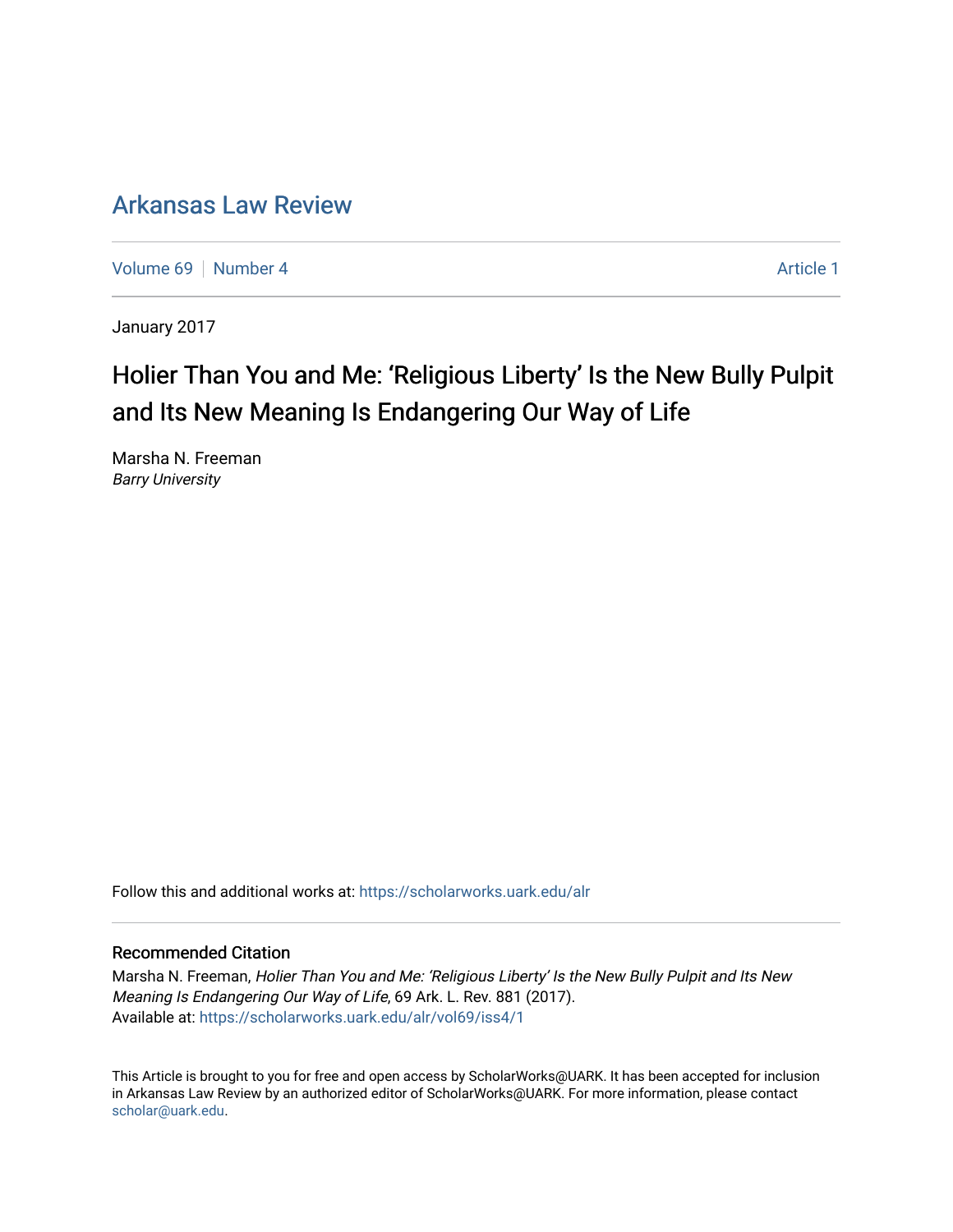# **Holier Than You and Me: 'Religious Liberty' Is the New Bully Pulpit and Its New Meaning Is Endangering Our Way of Life**

#### Marsha B. Freeman[\\*](#page-1-0)

#### "Your beliefs don't make you a better person, your behavior does."[1](#page-1-1)

Many of you have probably seen this quote floating around the internet on all forms of social media. I have it hanging on my office door in the hope that those who enter will take a moment to notice and maybe, if needed, even reflect on it. The problem is that most people likely do not recognize the negative forces within themselves and those who do may be perfectly fine with them.

Recent decisions show how the Supreme Court has allowed negative politics to influence its work leading to heretofore unlikely decisions.<sup>[2](#page-1-2)</sup> Today's political climate has induced changes in society impelling legal findings, $3$  leading to upheavals in how we view everything from corporate entities<sup>[4](#page-1-4)</sup> to limitations on personal rights.<sup>[5](#page-1-5)</sup> The shaping of such laws has been

<span id="page-1-5"></span>5. This term the Court has agreed to hear cases on a state's ability to virtually destroy the legal right to abortion through logistical requirements. *See* Whole Woman's Health v.

Professor of Law, Barry University School of Law.

<sup>1.</sup> Sukhraj S. Dhillon Quote, *in* DR. PURUSHOTHAMAN, BELIEF QUOTES 207 (2015).

<span id="page-1-2"></span><span id="page-1-1"></span><span id="page-1-0"></span><sup>2.</sup> *See* Marsha B. Freeman, *Liberal, Conservative, and Political: The Supreme Court's Impact on the American Family in the Uber-Partisan Era*, 19 J. GENDER RACE & JUST. 39, 70, 71 (2016) (discussing politically charged cases from Bush v. Gore, 531 U.S. 98 (2000), to Citizens United v. Fed. Election Comm'n, 588 U.S. 310 (2010), and Burwell v. Hobby Lobby, 134 S. Ct. 2751 (2014) and the influences that, at least in part, drove the Court).

<span id="page-1-3"></span><sup>3.</sup> *See id.* at 43 (speaking about cases such as Citizens United v. Fed. Election Comm'n, 588 U.S. 310 (2010), and Burwell v. Hobby Lobby, 134 S. Ct. 2751 (2014) and how they have led to a new way of thinking about rights and obligations under the law).

<span id="page-1-4"></span><sup>4.</sup> "Corporations are people, my friend" became a new rallying cry for the conservative right. *See* Adam Winkler, *Corporations Are People, and They Have More Rights Than You*, HUFFINGTON POST: THE BLOG (Aug. 30, 2014), http://www.huffingtonpost.com/adamwinkler/corporations-are-people-a\_b\_5543833.html [https://perma.cc/D3LG-TSUA].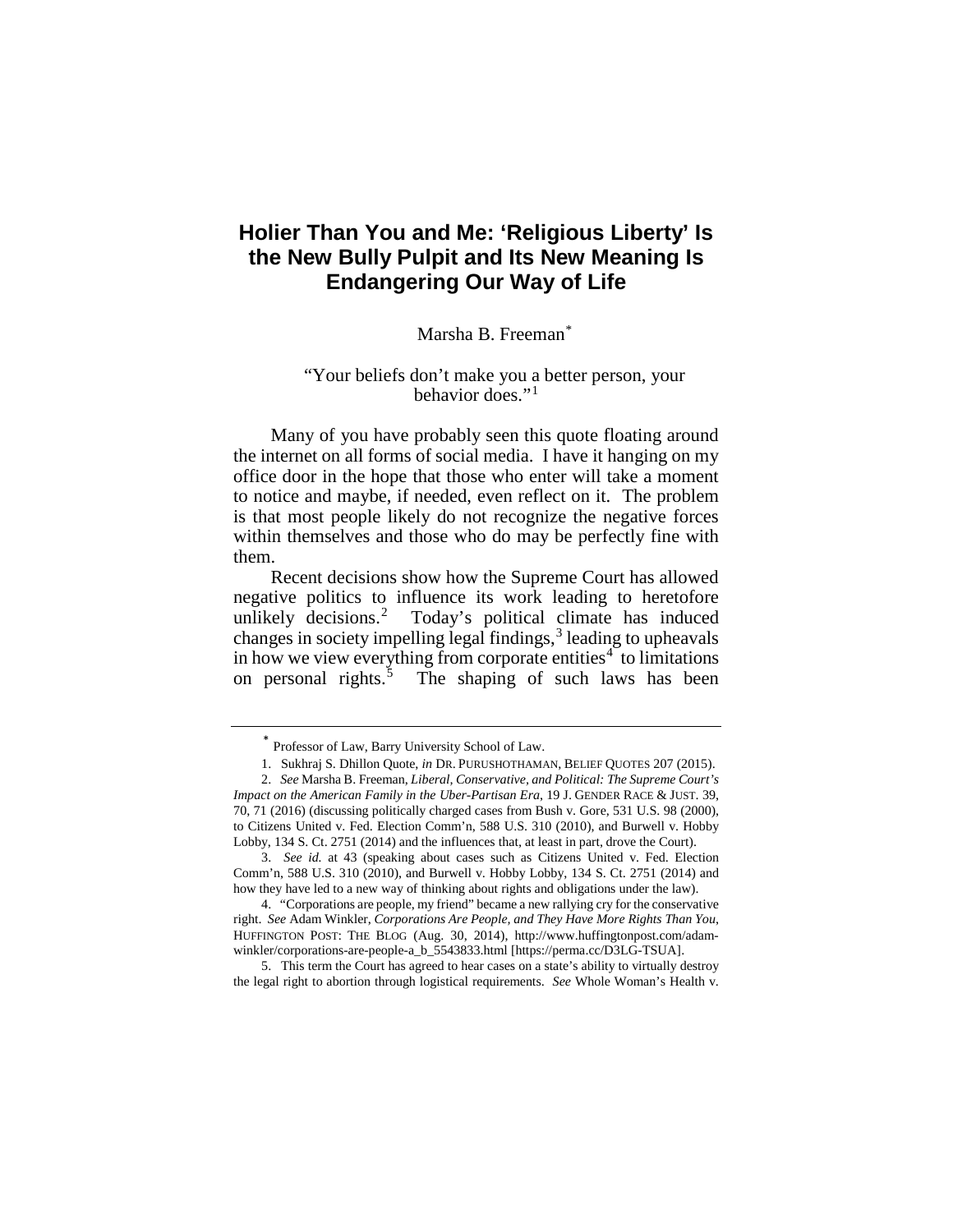accomplished in large part due to a dramatic rise of the conservative right, particularly the so-called Tea Party, $6$  and a corresponding sense of "us versus them" from everyone else.

The rise of such hostile political forces does not occur in a vacuum, rather it is reflective of a far broader problem in society as a whole: the lack of not just understanding, but respect for differences among us. The term "tolerance" has frequently been used to explain how we should view, for instance, religions different from our own. Tolerance, however, means basically that I should merely acknowledge that you are different from me, and hopefully not berate you for it.<sup>[7](#page-2-1)</sup> A far better term for how we should view others' beliefs would be respect:<sup>[8](#page-2-2)</sup> not merely recognizing that there are differences among us, but understanding and accepting that it is actually appropriate that we believe differently, and most of all that each of our beliefs is entitled to value.

The lack of such mutual respect is playing out among all areas of our lives today, from religion, to social views, to the virulent political discourse coursing through our recent election season. While previously referenced Court decisions may well have taken their energy from the shift to the political right, $9$  in a

<span id="page-2-2"></span>8. The definition of respect is "a feeling or understanding that someone or something is important, serious, etc., and should be treated in an appropriate way." *Respect*, MERRIAM-WEBSTER, https://www.merriam-webster.com/dictionary/respect [https://perma.cc/8VB4- JPQL]*.*

<span id="page-2-3"></span>9. *See generally* Freeman, *supra* note 2, at 39-43 (discussing the political and societal implication of the holdings of cases such as Citizens United v. Fed. Election Comm'n, 588 U.S. 310 (2010), and Burwell v. Hobby Lobby, 134 S. Ct. 2751 (2014)). *Citizens* compared corporations to people, leading to the idea that institutions could invoke free speech beliefs and feelings in their dealings with others, particularly in the realm of campaign financing. *See id.* at 42 n.31. *Hobby Lobby* took that a step further and allowed that secular corporations could raise similar beliefs and restrict employees' rights in the name of protecting the corporation's beliefs. *See id.* at 52. These holdings have drastically altered the landscape of citizens' rights in the realm of giving and receiving business benefits. *See id.* at 62. They have led to numerous state laws restricting the rights of consumers in the name of protecting the rights of business owners, as will be discussed further down. *See id.* at 62-63.

Hellerstedt, 136 S. Ct. 1001 (2016); Whole Woman's Health v. Cole*,* 790 F.3d 563 (5th Cir. 2015).

<span id="page-2-0"></span><sup>6.</sup> The Tea Party, formed in 2009 and since grown into a major political movement, is the common name given to a splinter political group of conservatives protesting the federal government. *See* Freeman, *supra* note 2, at 40.

<span id="page-2-1"></span><sup>7.</sup> The definition of tolerance is "sympathy or indulgence for beliefs or practices differing from or conflicting with one's own." *Tolerance*, MERRIAM-WEBSTER, http://www.merriam-webster.com/dictionary/tolerance [https://perma.cc/7XQ7-KZD5]. While there are other definitions, this one probably most epitomizes the use of it in the context of feelings about others' religious beliefs.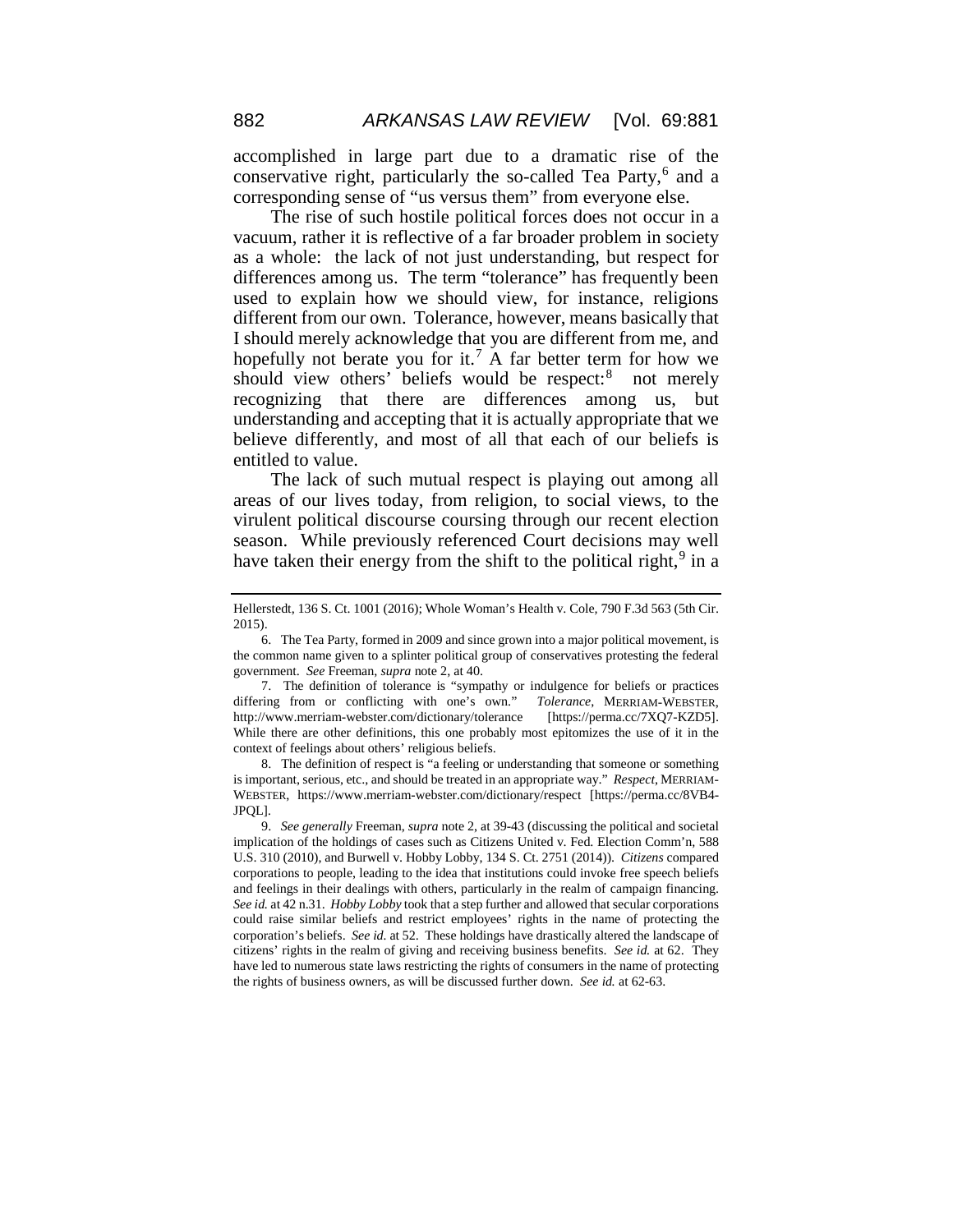case of chicken versus egg it is likely that those decisions have likewise fueled broader social acceptance of a conflicted society, the pitting of different parts of the citizenry against each other.

This article will examine the ever-growing world of sanctioned bullying we occupy today, fueled in large part by the rise of not just customary politics, but more specifically, religious politics. Part I will focus on the enormity of said religious politics in today's world, including how theoretically constitutionally separate religious views are nevertheless permeating legal and social decisions. Part II will examine the outgrowth from these changes on the socio-legal repercussions surrounding major controversial areas including immigration, racism and abortion. Part III will view today's super-charged political world as both provocateur and outcome of these other components. Part IV and the conclusion will try to find a rational methodology to recognizing, yet still respecting differences, and a hopeful path to a return to civility in our everyday lives.

## I. RELIGION AS A WEAPON

Few in this nation would argue with the truism that our country was founded on religious freedom.[10](#page-3-0) Throughout our nation's history the meanings of these words have been debated and determined at the highest levels. Religious beliefs have fueled many of our policies and engendered fierce debate on its meaning.<sup>[11](#page-3-1)</sup> Notwithstanding definitive holdings on many of these issues over the years, public discourse and anger have continued unabated for a number of them, including abortion.<sup>12</sup> While

<span id="page-3-0"></span><sup>10.</sup> *See* U.S. CONST. amend I. In pertinent part, the amendment states that "Congress shall make no law respecting an establishment of religion, or prohibiting the free exercise thereof . . . ." *Id.* These two parts of the religious freedom clause of the First Amendment are a mainstay of our nation's founding and purpose, and while interpreted widely over our history, are nevertheless being subjected to more and wider discussion today.

<span id="page-3-1"></span><sup>11.</sup> Traditionally, disputed policies as disparate as slavery, prohibition and segregation have at least in part been based on the idea of religious freedom. *See* Matt Baume, *Blast From the Past: States Using 'Religious Freedom' to Justify Segregation*, HUFFINGTON POST (Feb. 2, 2016, 10:01 AM), http://www.huffingtonpost.com/matt-baume/states-usingreligious-freedom-to-justify-segregation\_b\_6946658.html [https://perma.cc/B47J-HDWU]. It has been up to the Supreme Court and the Congress to determine the Constitutional rights attached to these and other contested issues, regardless of the personal religious beliefs attached to them. *See, e.g.*, Brown v. Bd. of Educ., 347 U.S. 483, 494-96 (1954).

<span id="page-3-2"></span><sup>12.</sup> Rather than abate over time, the rise of ever-more conservative politics in the nation has fueled more and more state and federal challenges to abortion, with hundreds of laws being proposed and/or enacted over just the last few years. *See, e.g.*, Liam Stack,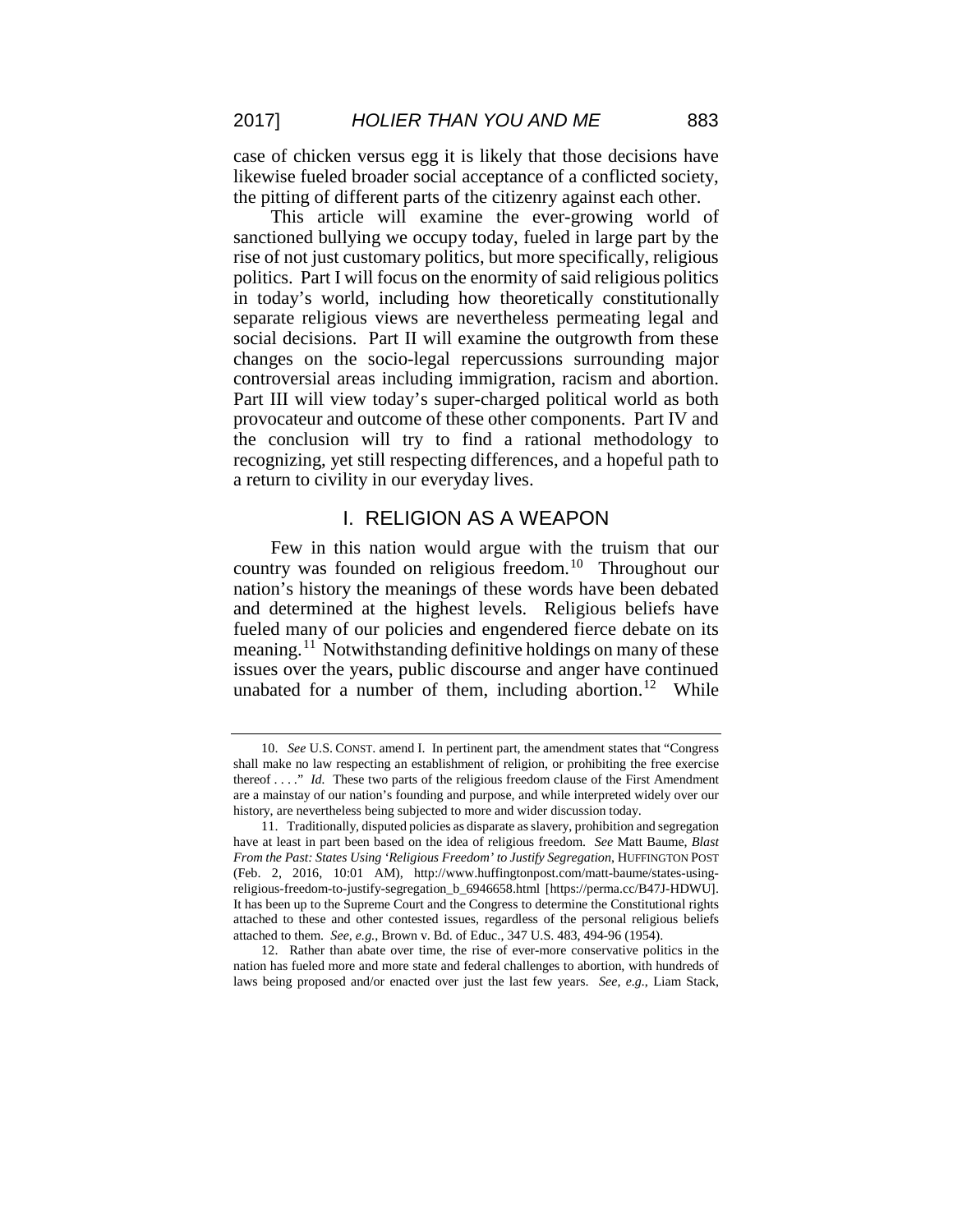abortion has remained for years in the forefront of public dispute, other issues have joined the spotlight of "religious liberty" concerns.

Religion, while always occupying a high level of interest from the beginnings of the nation, now seems to have taken over much of the debate about the landscape of our country. Politicians assert we are a "Christian nation" despite the dual Constitutional clauses which reject such definition.<sup>13</sup> At least a number of the founding fathers were adamant that the new nation was not established on the Christian faith.<sup>14</sup> Some, including Thomas Jefferson, characterized religion in terms of artificial mythology, hopeful that the new nation would not succumb to its ideology.<sup>15</sup> Jefferson advocated tolerance above all, and hoped that his statute for religious freedom in Virginia would encompass "within the mantle of its protection, the Jew and the Gentile, the Christian and the Mohammeden, the Hindoo and Infidel of every denomination," specifically avoiding the idea of a single dominant religion.<sup>16</sup> There is no reference to God or "the Almighty" or any synonym for such anywhere in the Constitution.[17](#page-4-4) The four founding documents of our history—the Declaration of Independence, the Articles of Confederation, the

*Florida Governor Signs Law to Cut Funding for Abortion Clinics*, N.Y. TIMES (Mar. 25, 2016), http://www.nytimes.com/2016/03/26/us/florida-governor-signs-law-to-cut-fundingfor-abortion-clinics.html [https://perma.cc/NC2U-PMHW]. While public funding of abortions was already banned, this law cut off funds for preventive services at clinics that also provide abortions, including birth control and cancer screenings for low-income citizens. *Id.* This is an example of conservative legislatures taking a "back-door" to ending abortion services by requiring providers to use any other funds available for them. On the federal level, Congress has been embroiled in a multi-year effort to cut off all funding for Planned Parenthood, again having nothing to do with abortion per se. *See* Laura Bassett, *Congress Votes Yet Again to Defund Planned Parenthood*, HUFFINGTON POST (Jan. 6, 2016, 4:01 PM), http://www.huffingtonpost.com/entry/congress-votes-defund-plannedparenthood\_us\_568d5a67e4b0cad15e62fda6 [https://perma.cc/26XL-45BK].

<sup>13.</sup> *See supra* note 10.

<span id="page-4-1"></span><span id="page-4-0"></span><sup>14.</sup> *See* Jeff Schweitzer, *Founding Fathers: We Are Not a Christian Nation*, HUFFINGTON POST: THE BLOG (Apr. 28, 2015), http://www.huffingtonpost.com/jeffschweitzer/founding-fathers-we-are-n\_b\_6761840.html [https://perma.cc/V7AZ-UE87] (citing John Adams, "The government of the United States is not, in any sense, founded on the Christian religion.").

<span id="page-4-4"></span><span id="page-4-3"></span><span id="page-4-2"></span><sup>15.</sup> *See id.* (citing Jefferson's letter to John Adams to discuss the "mystical generation of Jesus  $\dots$ ").

<sup>16.</sup> *See id.*

<sup>17.</sup> *See id.*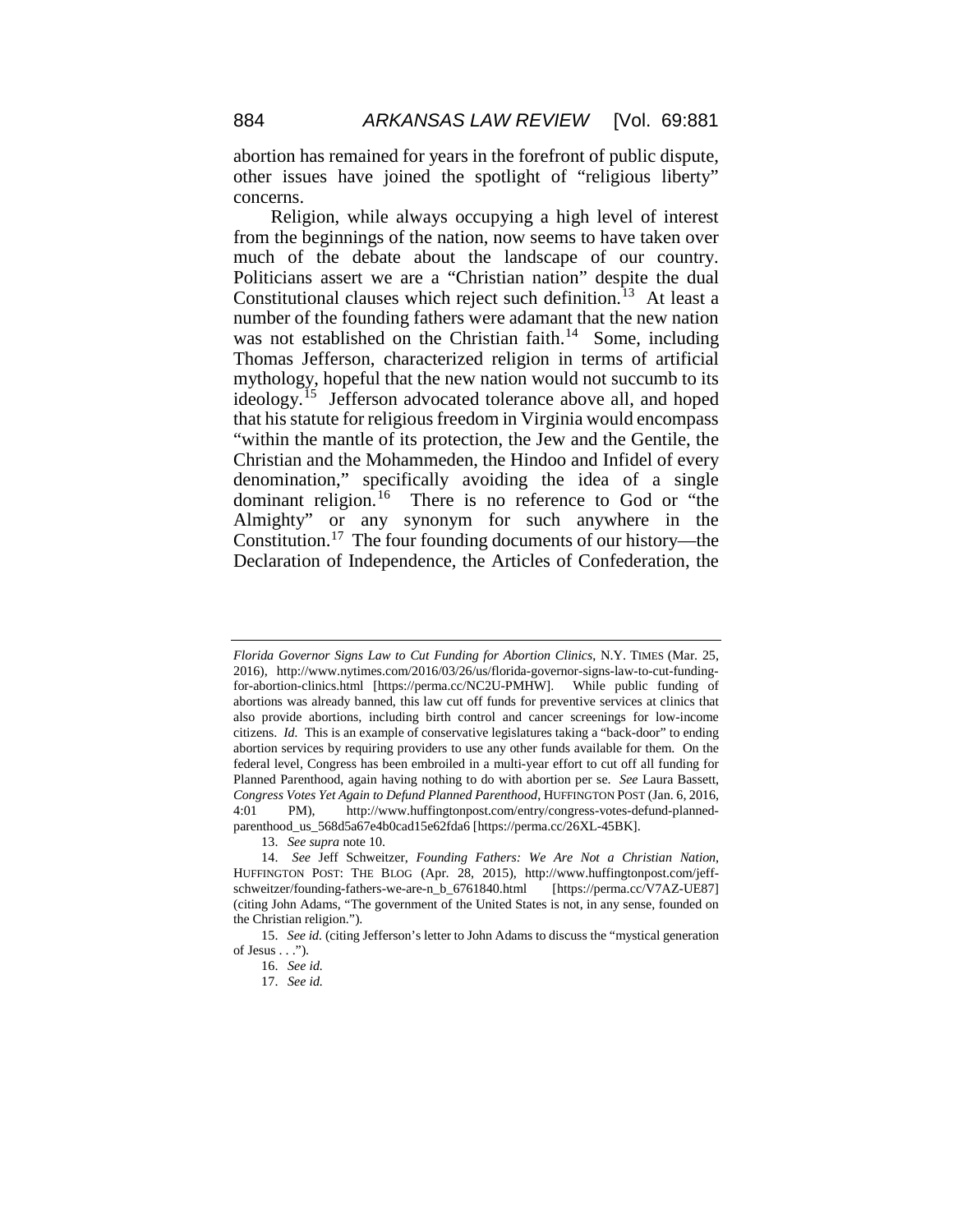Federalist Papers and the Constitution itself—show a secular, not religious-based content.<sup>[18](#page-5-0)</sup>

Despite such specific evidence to the contrary, many of today's pundits in particular insist we are, indeed, a nation founded not only on religion, but specifically on Christianity. One of the foremost justifications for this belief is often cited as the words "In God We Trust" on our silver currency.<sup>[19](#page-5-1)</sup> Yet these words had nothing to do with the founding of the nation, and were not even placed on coins until the Civil War and not added to the Pledge of Allegiance until 1954.<sup>[20](#page-5-2)</sup> Nevertheless, some politicians, likely out of contented ignorance for the most part, often cite these words as an example of the Founders' vision of our nation.[21](#page-5-3) Political groups over the years have in fact tried to rectify what they considered an omission by the Founding Fathers to amend the Constitution to include references to God, but these attempts have thus far failed. $22$ 

History has been replete with claims of religious influence on the nation's beginnings. Many point to the ostensibly religious bent of the founders themselves to imply they must have intended religion (particularly Christianity) as a basis for our country.<sup>[23](#page-5-5)</sup> Yet historians contend that the personal religious views of the Founders were based on deist perspectives—the idea that God does not interfere in the affairs of government.<sup>24</sup> Some believe that these deistic views were incorporated into the Founders' ideas of the new nation, and that they "viewed religion, and particularly religion's relation to government, through an

19. *See* Schweitzer, *supra* note 14.

<span id="page-5-0"></span><sup>18.</sup> *See id.* Only the Articles of Confederation include a general introduction even remotely connected to religion; the Federalist Papers, authored by John Jay, Alexander Hamilton and James Madison, have no mention of God or Christianity, and only refer to religion in the context of keeping it separate from affairs of government. *See* ARTICLES OF CONFEDERATION of 1777, art. III. The Constitution itself, besides the First Amendment preclusion of government endorsement of religion, has only a negative reference to religion in Article VI: "[N]o religious Test shall ever be required as a Qualification to any Office or Public Trust under the United States." U.S. CONST. art. VI, cl. 3.

<sup>20.</sup> *See id.*

<span id="page-5-3"></span><span id="page-5-2"></span><span id="page-5-1"></span><sup>21.</sup> *See id.* (citing Sarah Palin, former governor of Alaska and Vice-Presidential nominee, saying, "If the pledge was good enough for the founding fathers, its [sic] good enough for me . . .").

<sup>22.</sup> *See id.* (referencing the National Reform Association efforts in 1864).

<span id="page-5-6"></span><span id="page-5-5"></span><span id="page-5-4"></span><sup>23.</sup> *See* Mark David Hall, *Did America Have a Christian Founding*?, HERITAGE FOUND. (June 7, 2011), http://www.heritage.org/research/lecture/2011/06/did-americahave-a-christian-founding [https://perma.cc/K3J3-TZK4].

<sup>24.</sup> *See id.*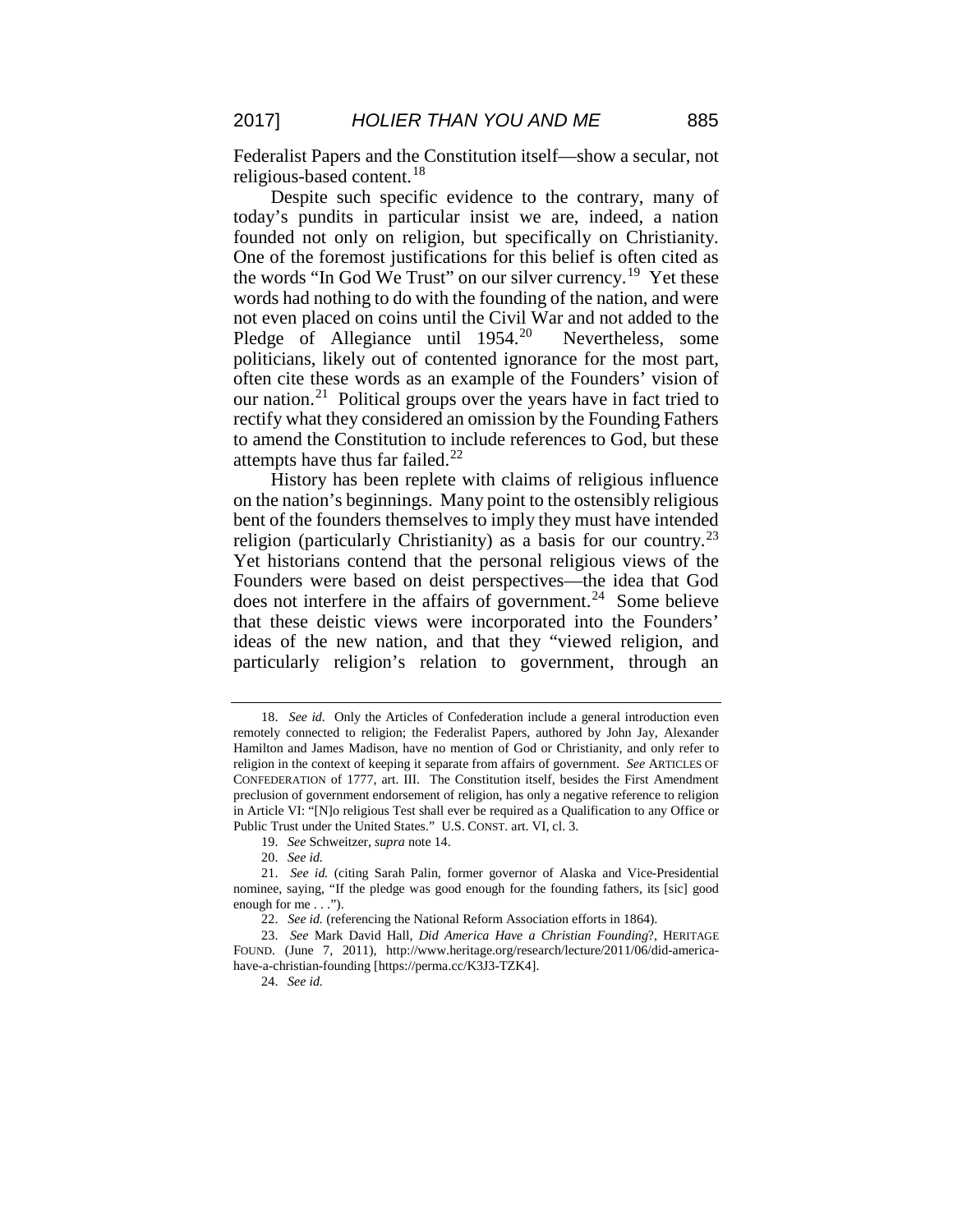Enlightenment lens that was deeply skeptical of orthodox Christianity."[25](#page-6-0) Others argue that since the founders themselves often identified as Christian, they clearly intended the use of Biblical principles in governing the nation,<sup>[26](#page-6-1)</sup> despite, or even in opposition to, any evidence of such being found in any of the founding documents.[27](#page-6-2)

The concept (or lack thereof) of a religious basis for the nation, while seemingly self-evident from the absence of such language in the founding documents, especially the Constitution, has always been ripe for interpretation. But the debate over whether the nation was founded on a religious basis has heated up in recent years, as a result of both legal and political rhetoric. Despite the fact that most citizens would likely argue for the right of religious liberty and freedom in our nation, exemplified by the First Amendment, what those words mean is clearly up for interpretation. In 2015, fifty-seven percent of Republicans reportedly believed the United States should be an official Christian nation.<sup>28</sup> More interesting, perhaps, is that in 2007 a survey had found that fifty-five percent thought that it already was. $^{29}$  $^{29}$  $^{29}$ 

The origins of the political casting of religion as a founding tenet of the nation are not new. In the 1930s, business leaders saw the promotion of a nexus between themselves and Christianity as a counterpoint to the "creeping socialism" of Roosevelt's New Deal, including using clergymen as spokespersons for business institutions. $30$  The clergy movement included convincing Congress to incorporate weekly prayer meetings "in order that we might be a God-directed and God-controlled nation."[31](#page-6-6) Amidst these machinations, the Reverend Billy Graham emerged as such a major corporate supporter that a London paper called him "the

<sup>25.</sup> *See id.* (quoting University of Chicago law professor, Geoffrey Stone).

<sup>26.</sup> *See id.* (citing Tim LaHaye).

<span id="page-6-2"></span><span id="page-6-1"></span><span id="page-6-0"></span><sup>27.</sup> *See id.* (using Madison's writings to conclude that the First Amendment "prohibits Congress from . . . compelling men to worship God in any manner contrary to their conscience.").

<span id="page-6-3"></span><sup>28.</sup> *See* Kevin M. Kruse, *A Christian Nation? Since When*?, N.Y. TIMES: OPINION, (Mar. 14, 2015), http://www.nytimes.com/2015/03/15/opinion/sunday/a-christian-nationsince-when.html [https://perma.cc/X8PD-D5X7] (citing Public Policy Polling).

<sup>29.</sup> *See id.* (citing First Amendment Center survey).

<sup>30.</sup> *See id.*

<span id="page-6-6"></span><span id="page-6-5"></span><span id="page-6-4"></span><sup>31.</sup> *See id.* (quoting Reverend Abraham Vereide's proposal to start weekly prayer meetings in House and Senate).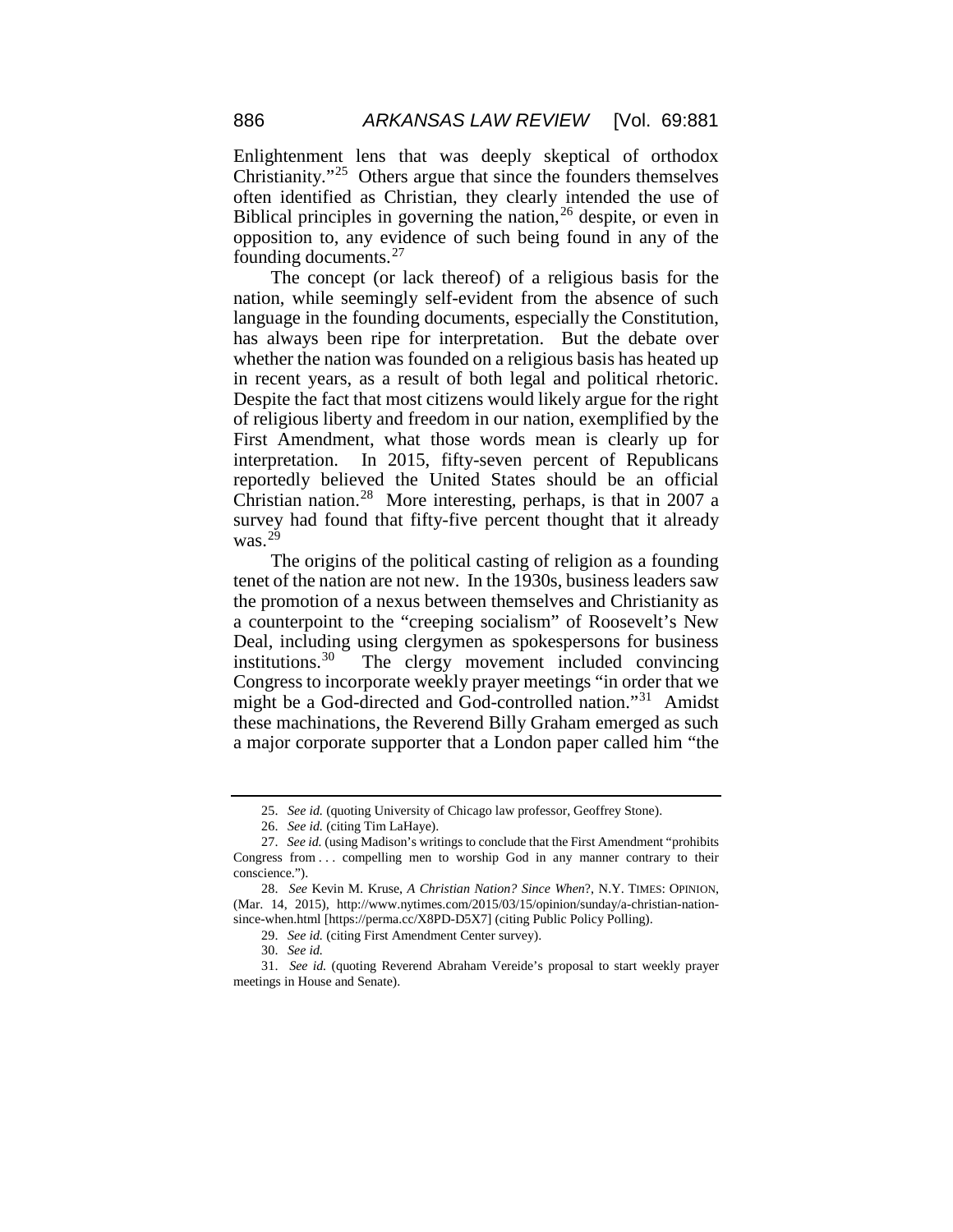Big Business evangelist."[32](#page-7-0) Dwight Eisenhower joined forces with the Rev. Graham to promote his presidential campaign as a spiritual journey, but personally did not see it as an end to the so-called "socialist" policies of the New Deal.<sup>[33](#page-7-1)</sup> Eisenhower may have been able to separate the ideals of religion with the possible drawbacks from relying on it to govern, but times, and political rhetoric, have evolved.

One man's victory is another's defeat, and few legal decisions, absent abortion, have resonated so drastically as the Court's decision holding that same-sex marriage is constitutional.<sup>[34](#page-7-2)</sup> While the actual decision as to the marriage itself appears much more accepted than many would have anticipated, $35$  the anger it has fostered among the religious right has continued unabated. Some have attacked the decision itself by attempting to thwart its implementation. A Kentucky county clerk of court refused to issue marriage licenses to same-sex couples in direct violation of the Supreme Court holding.<sup>36</sup> It took a contempt-of-court hearing and jailing to force her to cease interfering in the issuing of licenses, which she acknowledged was based purely on her belief that her personal religious views should and could trump the constitution.<sup>[37](#page-7-5)</sup> Her highly publicized views and case caused one former solicitor general to publicly question whether any public official has a right to refuse service to anyone based on their own religious beliefs.<sup>[38](#page-7-6)</sup> In an even more

<span id="page-7-6"></span>38. *See* David G. Savage, *Battles Over Religious Freedom Are Sure to Follow Same-Sex Marriage Ruling*, L.A. TIMES (July 13, 2015, 4:00 AM),

<sup>32.</sup> *See id.*

<span id="page-7-1"></span><span id="page-7-0"></span><sup>33.</sup> *See* Kruse, *supra* note 28 (Eisenhower opined, "Should any political party attempt to abolish Social Security, unemployment insurance, and eliminate labor laws and farm programs, you would not hear of that party again in our political history.").

<sup>34.</sup> *See* Obergefell v. Hodges, 135 S. Ct. 2584, 2642-43 (2015).

<span id="page-7-3"></span><span id="page-7-2"></span><sup>35.</sup> Public opinion as to same-sex marriage has been fueled in large part by younger adults, even older citizens have in large numbers been more accepting (or less condemning) than likely would have occurred in years past. Much of this is likely due to the consistent movement in society over the past years which has led to a feeling of acceptance. *See generally* Freeman, *supra* note 2 (noting this is likely due to consistent movement in society over past years which has led to the feeling of acceptance).

<span id="page-7-4"></span><sup>36.</sup> *See* Andrew Wolfson & Mike Wynn, *Ky. Clerk Seeks New Way to Block Marriage Licenses*, USA TODAY (Sept. 3, 2015, 4:09 PM), http://www.usatoday.com/story/news/politics/2015/09/02/rowan-county-ky-court-clerkmarriage-licenses-gays/71599600 [https://perma.cc/KPQ3-CH9B].

<span id="page-7-5"></span><sup>37.</sup> *See* Jason Hanna, Ed Payne & Catherine E. Shoichet, *Kim Davis Released, But Judge Bars Her From Withholding Marriage Licenses*, CNN: POLITICS (Sept. 8, 2015, 9:57 PM), http://www.cnn.com/2015/09/08/politics/kim-davis-same-sex-marriage-kentucky/ [https://perma.cc/U7EM-V4Y8].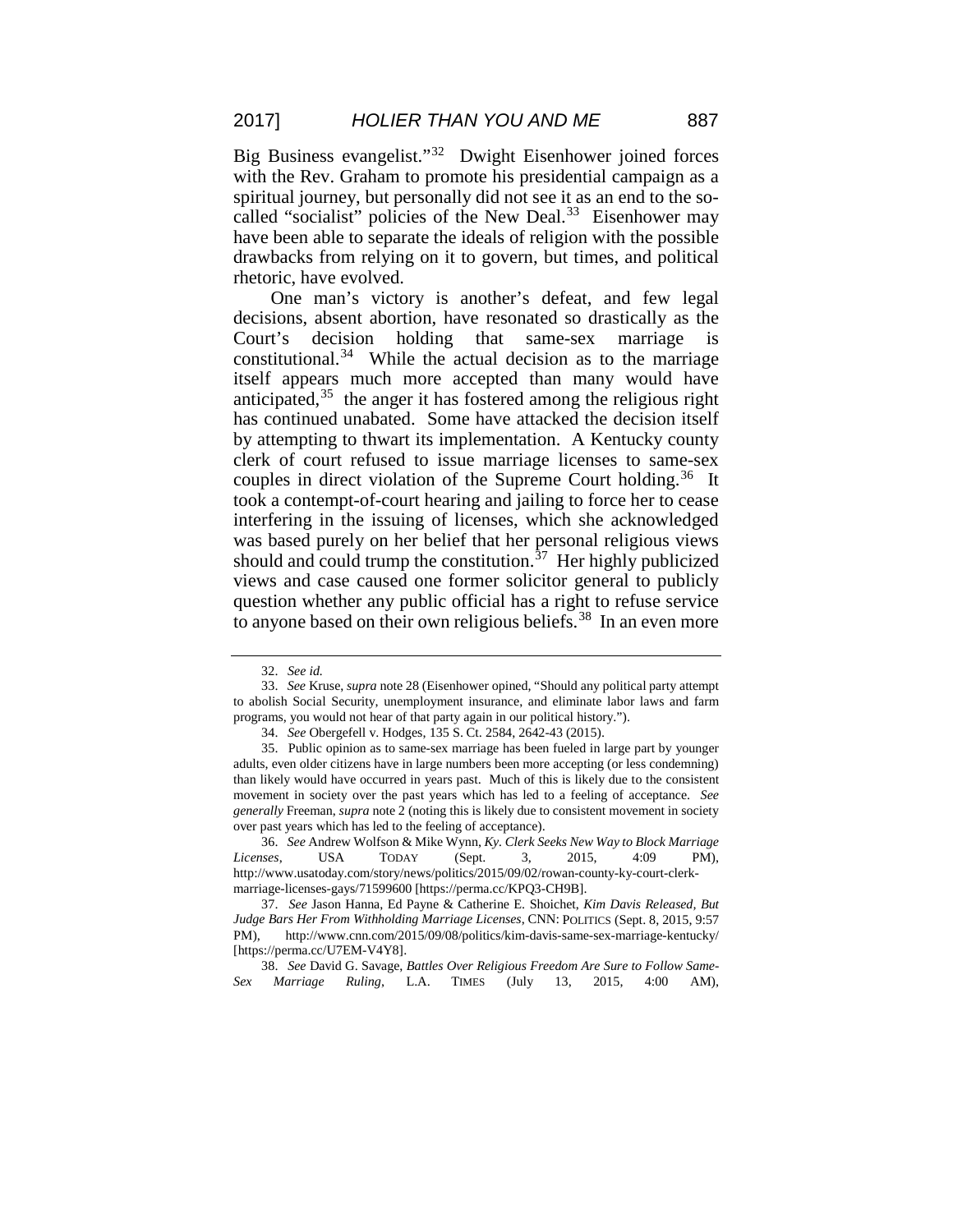egregious demonstration of the use of personal religious beliefs trumping the law, Chief Justice Roy Moore of the Alabama Supreme Court was suspended from his post—for the second time in his judicial career—for ordering the state's probate judges to ignore the Court's ruling in *Obergefell* and for refusing to issue marriage licenses to same-sex couples.<sup>39</sup> Justice Moore acknowledged he took the action to fight what he termed the LGBT agenda. $40$ 

Well before *Obergefell*, Supreme Court decisions were being influenced by, and in turn were influencing, the religious right to action. *Citizens United's* infamous "corporations are people too"[41](#page-8-2) mantra led the way to businesses declaring their sincere institutional rights not just to free speech (and campaign finance funding) but to religious beliefs, leading to the decision in *Burwell v. Hobby Lobby*. [42](#page-8-3) It was surely not a stretch to expect such extensions of heretofore individual rights to pure business entities would energize the religious masses to apply their own

http://www.latimes.com/nation/la-na-religion-gay-marriage-20150713-story.html

<sup>[</sup>https://perma.cc/UF9M-288S] (Walter Dellinger questioned whether a Texas county clerk would be able to keep his/her position having refused to issue a hunting license based on a personal religious objection to killing animals). Even Supreme Court Justice Anthony Kennedy publicly commented suggesting that "public officials who do not wish to follow the Court's marriage equality decision should resign." *See also* Ian Millhiser, *Justice Kennedy Suggests that Kim Davis Should Resign*, THINKPROGRESS (Oct. 26, 2016), https://thinkprogress.org/justice-kennedy-suggests-that-kim-davis-should-resign-

ef1f7759ca62#.agfk8na1l [https://perma.cc/9EW4-FHHR].

<span id="page-8-0"></span><sup>39.</sup> Judge Moore was previously removed from the position of Chief Justice after he ordered a large monument of the Ten Commandments to stand in the state judiciary building in Montgomery, further refusing a federal court order to remove it (although the citizens of Alabama again elected him to the post). *See* Kyle Whitmire, *Roy Moore Suspended from Office: Alabama Chief Justice Faces Removal Over Gay Marriage Stance*, AL.COM (May 8, 2016, 6:35 PM),

http://www.al.com/news/index.ssf/2016/05/alabama\_chief\_justice\_roy\_moor\_10.html [https://perma.cc/RG6C-TNG9]. In the present instance, Moore ordered judges throughout the state to ignore court orders. *See id.*

<sup>40.</sup> *See id.*

<span id="page-8-2"></span><span id="page-8-1"></span><sup>41.</sup> Winkler, *supra* note 4 (quoting Mitt Romney's speech regarding the ruling in *Citizens United*).

<span id="page-8-3"></span><sup>42.</sup> In *Hobby Lobby*, the Court held a secular (closed corporation) business could "exercise" its religious beliefs in withholding federally mandatory contraception coverage for employees. *See* Burwell v. Hobby Lobby, 134 S. Ct. 2751, 2785 (2014); *see also* Maria Illiadis, *An Easy Pill to Swallow: While the Supreme Court Found that For-Profit, Secular Companies Can Exercise Religion Within the Meaning of the Religious Freedom Restoration Act, The Mandate Should Have Prevailed with Respect to Those Entities Because it Advances the Government's Compelling Interest in Public Health and Is the Least Restrictive Means of Doing So*, 44 U. BALT. L. REV. 341, 349-53 (2015).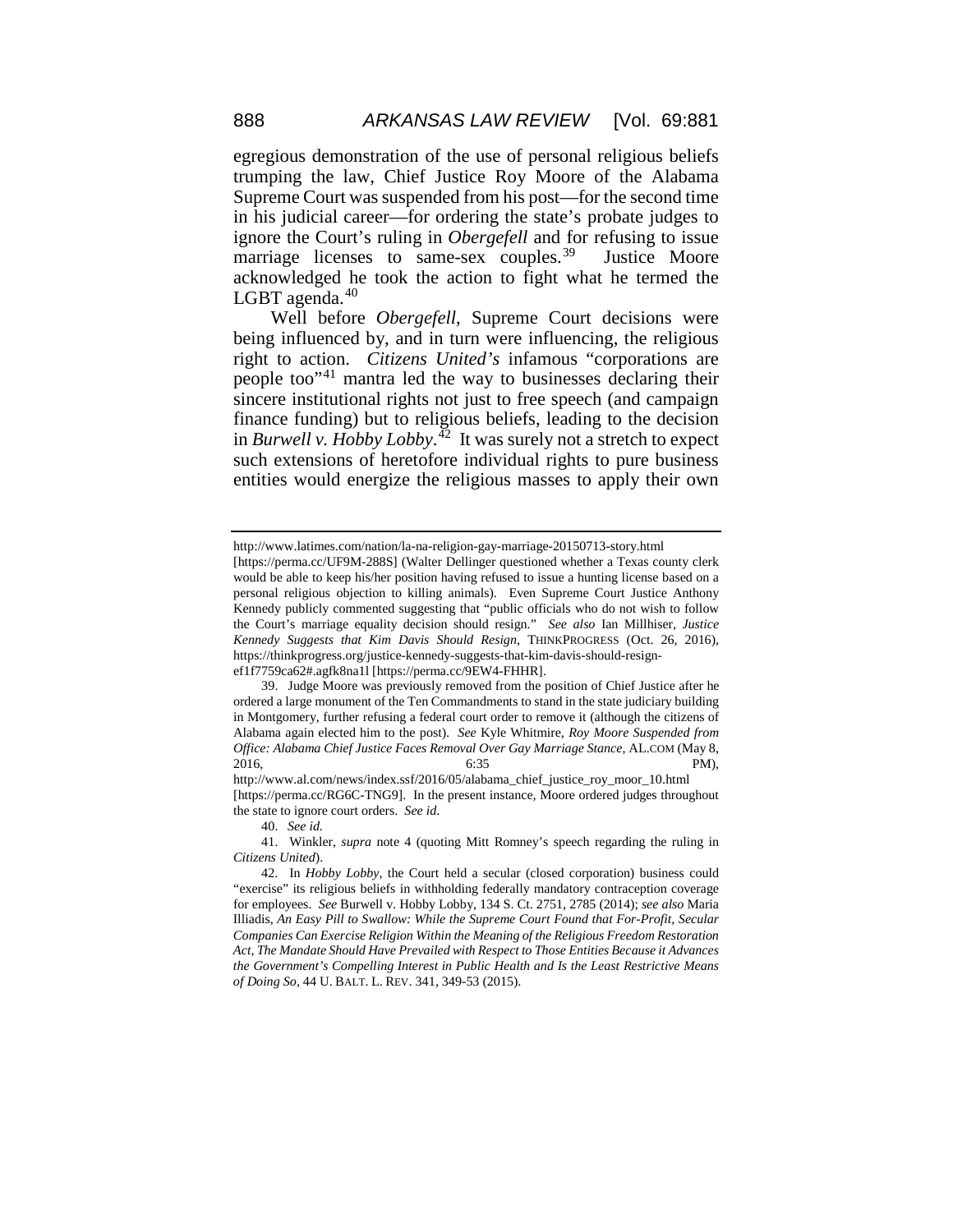views to the broader issue of same-sex marriage and LGBT rights. $43$ 

Even as *Obergefell* was decided, opposition, some purely religious in nature, some pragmatic, began to surface. While those opposed could no longer influence the bigger picture of same-sex marriage itself, they could focus on ancillary issues, including how and when legal interpretations would be dealt with, some legitimate and some not.

Chief Justice Robert's dissent in *Obergefell* raised issues of tax exemptions for religious colleges that oppose same-sex marriage,<sup>[44](#page-9-1)</sup> as well as whether adoption agencies could refuse to place children with same-sex couples.[45](#page-9-2) But many of the religious right's concerns have been largely and loudly imagined. Religious conservatives have been vociferous in claims that clergy would be forced to marry same-sex couples despite longestablished law under our separation of church and state that clergy have never been forced to marry anyone.<sup>[46](#page-9-3)</sup>

Anti-gay marriage opponents, having lost the overall battle, have evolved into anti-LGBT forces, citing many of the same concerns and couching them in terms of safety and religious freedom. Yet these are not new arguments. When the Supreme Court decided *Loving v. Virginia* in 1967, it ruled against a multitude of southern states that prohibited miscegenation.<sup>[47](#page-9-4)</sup> The Supreme Court of Virginia had upheld a conviction for marrying between the races by relying on almost purely religious justifications: "Almighty God created the races white, black, yellow, malay and red, and he placed them on separate continents . . . The fact that he separated the races shows that he

<span id="page-9-0"></span><sup>43.</sup> *See* Marc A. Greendorfer, *Blurring Lines Between Churches and Secular Corporations: The Compelling Case of the Benefit Corporations Right to Free Exercise of Religion (With a Post-Hobby Lobby Epilogue)*, 39 DEL. J. CORP. L. 819, 851-60 (2014).

<sup>44.</sup> *See* Obergefell v. Hodges, 135 S. Ct. 2584, 2626 (2015) (Roberts, J., dissenting).

<span id="page-9-2"></span><span id="page-9-1"></span><sup>45.</sup> *See* Savage, *supra* note 38. The adoption issue appears to be largely settled with states acknowledging the rights of same-sex couples to adopt. *See* Mollie Reilly, *Same Sex Couples Can Now Adopt in All 50 States*, HUFFINGTON POST (Mar. 31, 2016), http://www.huffingtonpost.com/entry/mississippi-same-sex-

adoption\_us\_56fdb1a3e4b083f5c607567f [https://perma.cc/88NX-KLL2] (discussing a federal judge's ruling against a Mississippi ban on same-sex adoption).

<span id="page-9-4"></span><span id="page-9-3"></span><sup>46.</sup> *See* Savage, *supra* note 38 (citing James Esseks, Director of the American Civil Liberties Union's Gay, Lesbian, Bisexual Transgender Project).

<sup>47.</sup> *See* Loving v. Virginia, 388 U.S. 1, 2-3 (1967).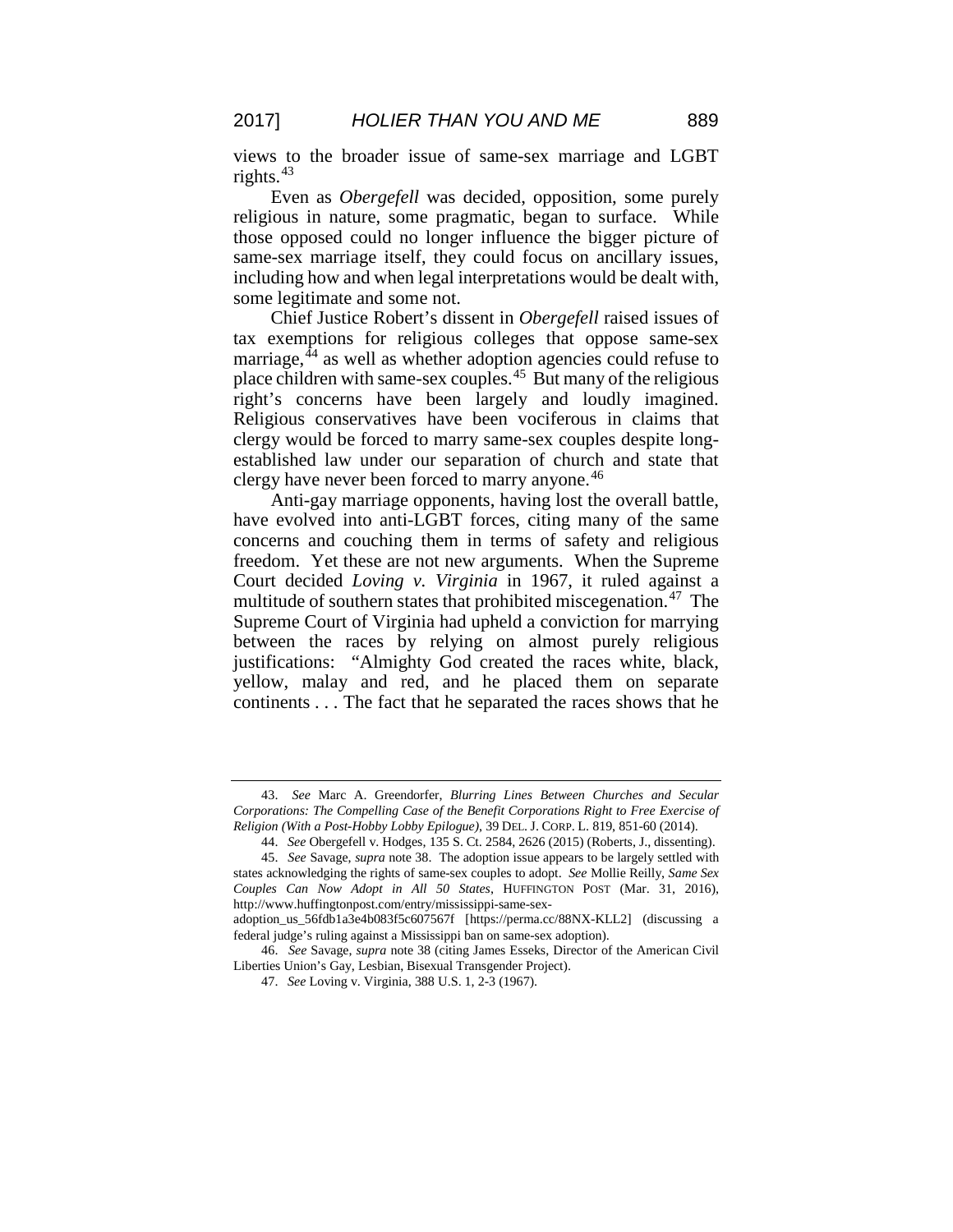did not intend for the races to mix."[48](#page-10-0) Although the Court found such rationales a clear violation under the Constitution, almost fifty years later religious conservatives are invoking many of the same justifications and actions to attack those who differ with them.[49](#page-10-1) And not all of it is religion based. Much of the religious right's interests have coalesced into other areas: basically, usurped by those with pure discriminatory intent.<sup>50</sup> North Carolina has enacted a "bathroom bill" declaring that transgender people must use the bathroom associated with their gender at birth no matter how long or how complete a transition may be.<sup>51</sup> The conservative legislature and state are willing to risk billions in aid to the state university system, as well as weathering a public relations backlash from businesses, conventions and musical performances that have pulled out or threatened to if the law is not withdrawn.[52](#page-10-4) Broader still, Mississippi passed a law allowing businesses to refuse service to LGBT people based on the owner's religious beliefs—a tactic going back to the refusal to serve African-Americans at the lunch counter during the height of segregation.<sup>53</sup> Despite the fact that such "religious based" discrimination has been unconstitutional and illegal for well over fifty years, states are enabling businesses to once again categorize citizens as "lesser" than their counterparts. Mississippi's law allows virtually any form of discrimination against LGBT people, for virtually any reason, including housing, employment, service, and even medical treatment, and protects both private and state

<span id="page-10-0"></span><sup>48.</sup> *See id.* at 3 (quoting the trial-judge who ruled that the Lovings could "not return to Virginia together for 25 years").

<span id="page-10-1"></span><sup>49.</sup> *See* Douglas Laycock, *Religious Liberty and the Culture Wars*, 3 U. ILL. L. REV. 839, 848 (2014) (describing the differences between how "religious believers" and others view same-sex marriage). While Laycock attributes such views to "religious believers" (versus secular believers), that is not completely accurate, as he is actually describing the fundamental or orthodox view of any religion.

<sup>50.</sup> *See infra* Part II.

<span id="page-10-3"></span><span id="page-10-2"></span><sup>51.</sup> *See* Editors, *America's Potty War Heats Up*, USA TODAY (May 9, 2016, 4:35 PM), http://www.usatoday.com/story/news/2016/05/09/evening-news-roundupmonday/84136332/ [https://perma.cc/B8P9-EQP9] (explaining the state filed suit against the Department of Justice to keep their bathroom designations, and the Department of Justice countersued, alleging the law is discriminatory).

<sup>52.</sup> *See id.*

<span id="page-10-5"></span><span id="page-10-4"></span><sup>53.</sup> *See* Amber Phillips, *Mississippi's New Law Allowing Refusal of Service to LGBT People Is the Most Sweeping Yet*, WASH. POST (Apr. 5, 2016) https://www.washingtonpost.com/news/the-fix/wp/2016/04/05/mississippis-new-religiousfreedom-law-is-the-most-sweeping-weve-seen-yet-heres-what-it-does/ [https://perma.cc/D4QQ-X9U3].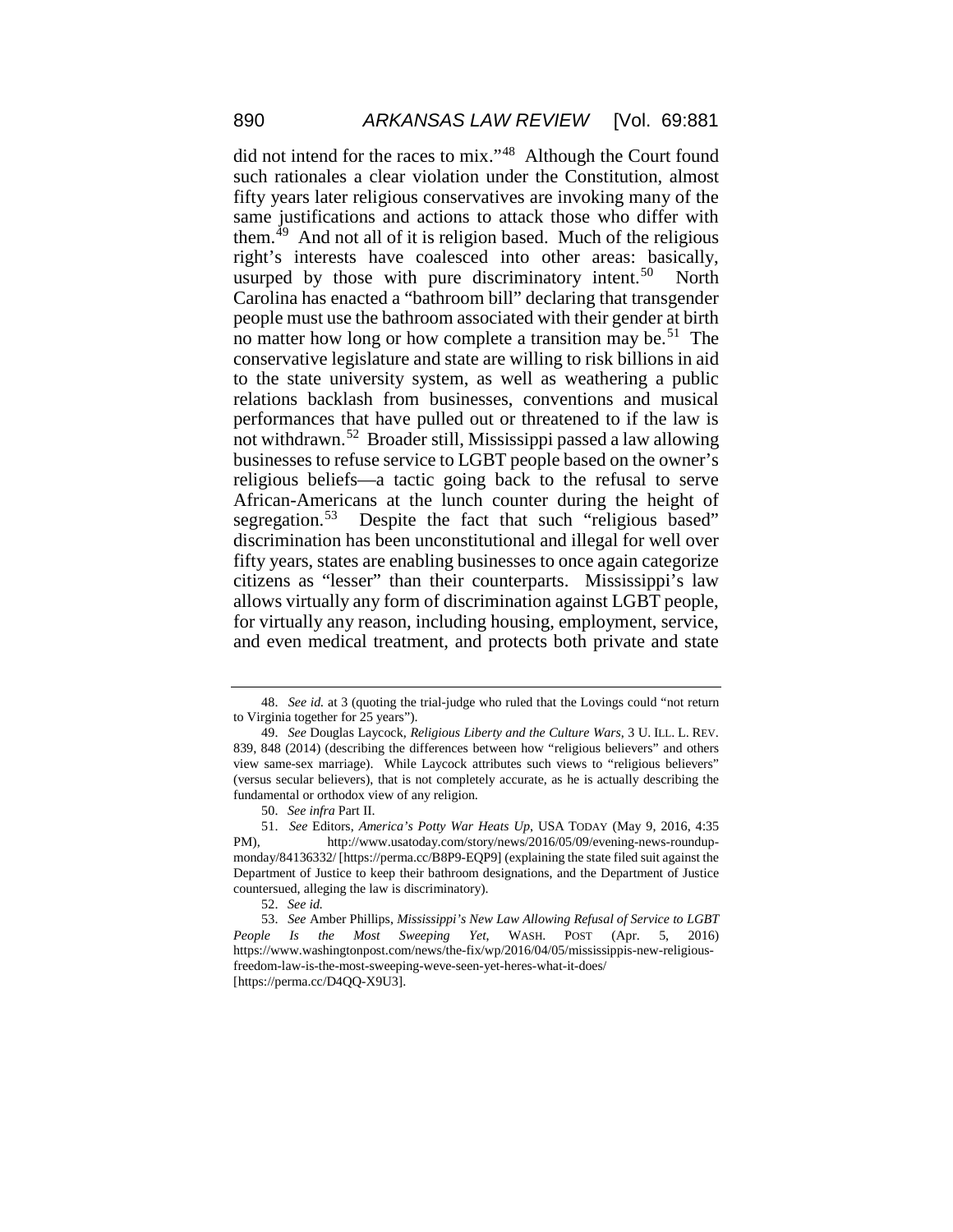actors from the consequences of their actions.<sup>54</sup> It is such a throwback to the unconstitutional discrimination outlawed in the 1950's and 1960's that it is hard to even comprehend—yet it is fact, and at least nine other states are now considering similar bills. $55$ 

## II. A BULLY'S TARGETS: THE SOCIO-LEGAL REPERCUSSIONS OF A RETURN TO OPEN **DISCRIMINATION**

Religious beliefs are certainly not new, nor are private beliefs that run counter to our laws. What is new and disturbing is that today's political climate has allowed these private beliefs to not only surface publicly but to take precedence in many cases. Bigotry and intolerance are not only openly sanctioned, they are promoted and applauded. This return to open discrimination is threatening our children, our families, and our very lifestyle.<sup>[56](#page-11-2)</sup>

One aspect of these new laws is the idea that discrimination overall, in large part having lain if not dead then dormant for many years, is making an open comeback.<sup>57</sup> LGBT issues are a newer form of discriminatory practice but by no means the only. Racism has reared its ugly head in numerous ways; it was never

<span id="page-11-2"></span>56. Feldman, *supra* note 55, at 123. Feldman argues for a respectful dialogue on such controversial issues as LGBT rights—an honorable thought. *Id.* Yet he also argues such differences need to be addressed through the legislative process—also admirable, until one realizes that that is exactly what these states are doing. *See id.* at 64. The problem arises when these state legislatures are openly thwarting the larger, federal legislative/judicial processes with discriminatory acts. *See id.* at 75-76.

discrimination\_us\_570ff4f2e4b0060ccda2a7a9 [https://perma.cc/2HMJ-3FUC].

<sup>54.</sup> *See id.*

<span id="page-11-1"></span><span id="page-11-0"></span><sup>55.</sup> *See id.*; *see also* Chai R. Feldman, *Moral Conflict and Liberty: Gay Rights and Religion*, 72 BROOK. L. REV. 61, 64 (2006) (arguing that such laws burden an individual's religious liberty interest by infringing on that individual's essential beliefs). While state legislatures argue for the rights of the people overall (assuming it is the views of the majority they are representing here) as rationale for such laws, they are in essence arguing that the majority can, in fact, overrule the rights of the individual, in direct opposition to the purpose of the religious clauses of the First Amendment. *See* U.S. CONST. amend I.

<span id="page-11-3"></span><sup>57.</sup> *See generally* E.J. DIONNE, SOULED OUT: RECLAIMING FAITH AND POLITICS AFTER THE RELIGIOUS RIGHT (Princeton Univ. Press 2009) (arguing both religious and secular Americans are reclaiming their faith from those who have exploited it for their own means, and declaring the era of the religious right, "the exploitation of faith for political advantage," over). However, seven years later, the laws being passed in numerous states by ultraconservative legislatures, fueled in large part by the religious right, would argue that point. *See* Jennifer Bendery & Michelangelo Signorile, *Everything You Need to Know About the Wave of 100+ Anti-LGBT Bills Pending in States*, HUFFINGTON POST (Sept. 23, 2016), http://www.huffingtonpost.com/entry/lgbt-state-bills-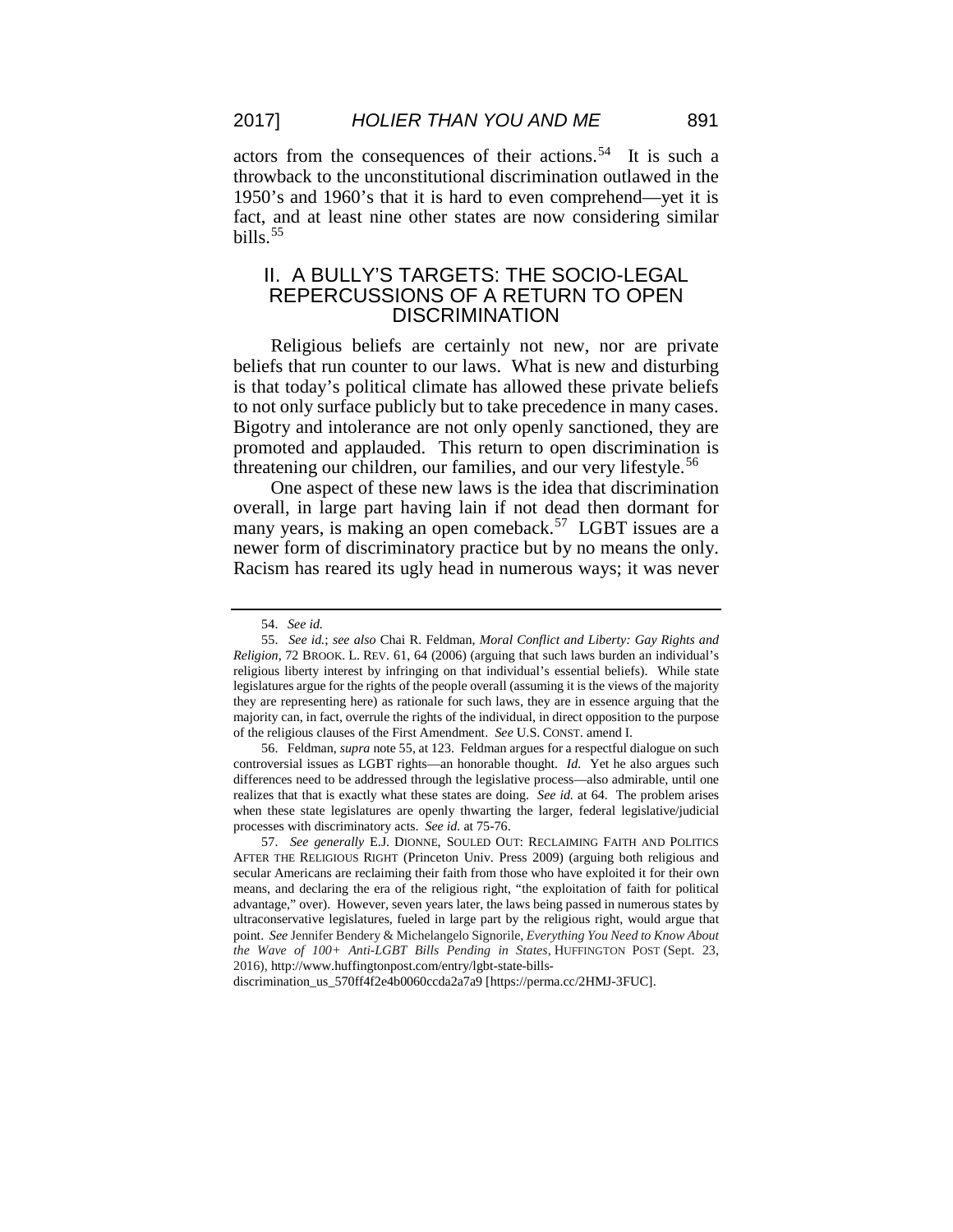gone but is now once again openly tolerated and even accepted.<sup>[58](#page-12-0)</sup> These laws not only target specific people, they encourage a broader, and deeper, range of discriminatory behavior, and they change our way of life.

Immigration has long been a hot-button issue in American politics, but today's immigration debates are tinged with far more than foreign policy concerns. Indeed, they have become the center of a new wave of racism, aimed at the immigrant him/herself. The tactics of some of the recent field of presidential candidates had been to identify Muslims as the new "enemy," which has exposed a frightening willingness for others to jump on the hateful bandwagon.[59](#page-12-1) Former candidate Ted Cruz jumped on the offensive by creating a divisive religious test for immigration, advocating screening of immigrants, allowing Christian refugees from war-torn nations into the United States, and barring Muslims fleeing the same terror. $60$  Despite evidence of the vast numbers of Muslims being murdered, Cruz insisted they were not facing genocide the way Christians were.<sup>[61](#page-12-3)</sup> Others were even more honest about the openly discriminatory purposes of these new attacks on Muslims. Former presidential hopeful Louisiana Governor Bobby Jindal purposely espoused that immigrants be required to adopt American "values," clearly suggesting they are far superior than what they arrive with. $62$  Planned anti-Islam

immigration\_us\_55e32e73e4b0c818f61832fd [https://perma.cc/YZU3-69CS]. *See* 

<span id="page-12-0"></span><sup>58.</sup> *See* Bob Woodward & Robert Costa, *Trump Reveals How He Would Force Mexico to Pay for Border Wall*, WASH. POST (Apr. 5, 2016), https://www.washingtonpost.com/politics/trump-would-seek-to-block-money-transfers-toforce-mexico-to-fund-border-wall/2016/04/05/c0196314-fa7c-11e5-80e4 c381214de1a3\_story.html [https://perma.cc/HU9X-JBBF].

<span id="page-12-1"></span><sup>59.</sup> *See id.* As a presidential candidate, Donald Trump early on made the issue of immigration his hot button, threatening to build a wall between the U.S. and Mexico and bar all non-citizen Muslims from entering the country. *See also* Lisa Rein*, Border Walls and Muslim Bans? Obama Officials Have to Be Careful What They Say About Candidate Trump*, WASH. **POST** (May 13, 2016), https://www.washingtonpost.com/news/powerpost/wp/2016/05/13/trumps-border-wallplan-seems-to-be-off-limits-for-top-obama-officials/?utm\_term=.ef89839d5f55

<sup>[</sup>https://perma.cc/EKT9-YQQ5].

<span id="page-12-2"></span><sup>60.</sup> Ali Weinberg & Jessica Hopper, *Syrian Muslims 'Not Facing Genocide the Way Christians Are*,' *Ted Cruz Says*, ABC NEWS (Nov. 17, 2015, 10:35 PM), http://abcnews.go.com/Politics/syrian-muslims-facing-genocide-christians-tedcruz/story?id=35264285 [https://perma.cc/65TS-2PQ3].

<sup>61.</sup> *See id.*

<span id="page-12-4"></span><span id="page-12-3"></span><sup>62.</sup> Marina Fang, *Bobby Jindal Claims Immigration Policy Is Not About Border Security, But About 'Values'*, HUFFINGTON POST (Aug. 30, 2015, 1:11 PM), http://www.huffingtonpost.com/entry/bobby-jindal-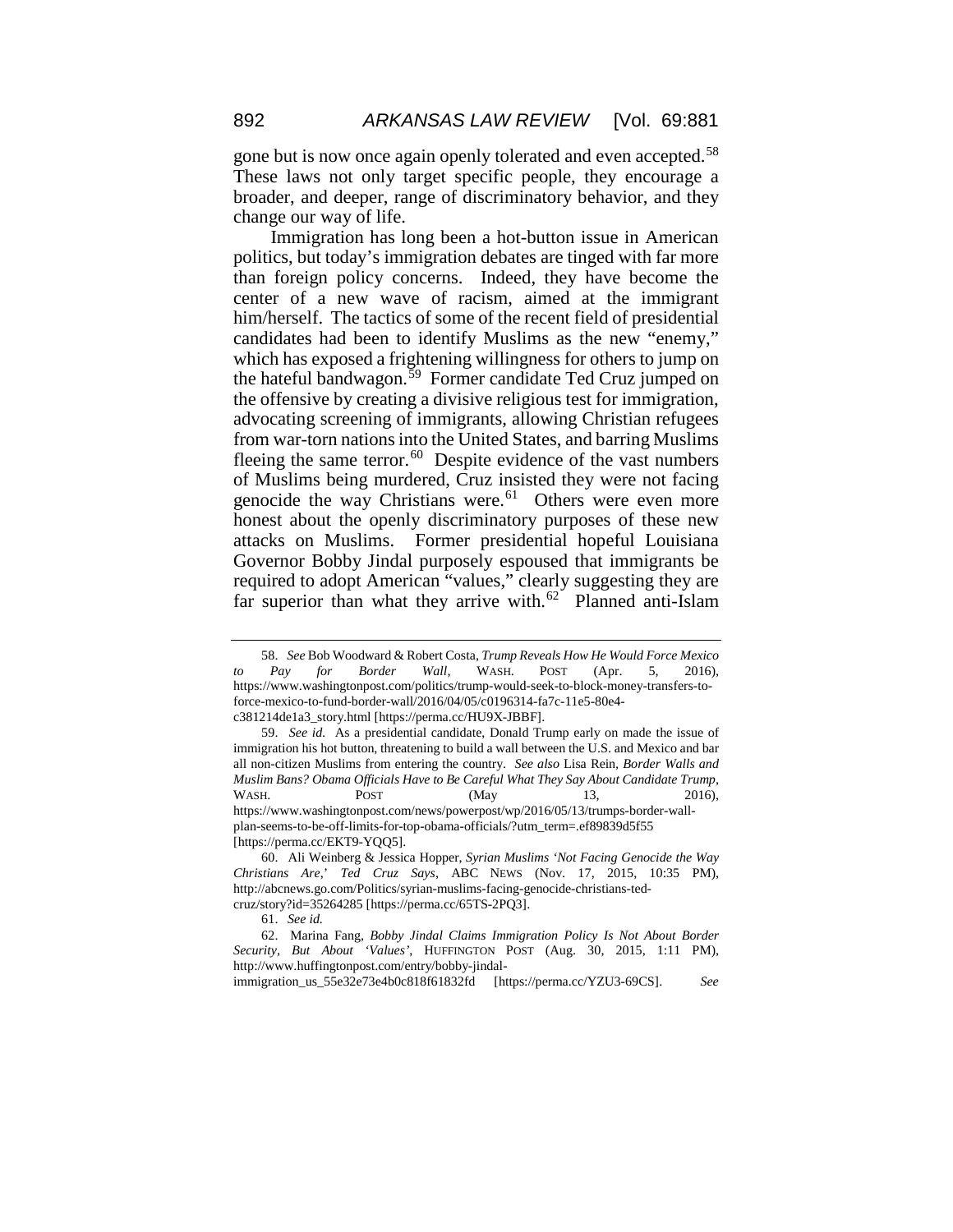rallies across the country invited people to demonstrate against Muslims, targeting mosques across the nation. $^{63}$  $^{63}$  $^{63}$  A Florida gun shop declared his business a "Muslim-free zone" in response to a shooting in Tennessee. All this was in spite of long-standing antidiscrimination laws, the rationale being that we must "battle against extreme political correctness that threatens our Of vast concern, besides the intended discriminatory practices themselves, is the acceptance and imitation of them in others. A moment of silence for victims of a terrorist attack was broken by a fan shouting out an anti-Islamic slur loudly enough for the quarterback to hear it and respond.<sup>[65](#page-13-2)</sup> A passenger on an airliner pulled the hijab off a woman on the flight yelling, "Take it off—this is America!"[66](#page-13-3)

It is a fact that such outright, public and seemingly acceptable forms of racism have invaded our lives and our ideals.[67](#page-13-4) When a presidential candidate's call to block Muslims was loudly announced, the nation was faced with a Muslim child so frightened that her mother posted her fears in an effort to

*generally* Michael W. McConnell, *Why Protect Religious Freedom*, 123 YALE L.J. 772 (2012) (reviewing BRIAN LEITER, WHY TOLERATE RELIGION? (2013)) (arguing that religion is what generates controversy, but that the ideal of religious freedom is a core and indisputable value in the United States; contrasting religious freedom as core value but it cannot be an indisputable determination of fact for lawmakers when deciding who is subject to what rule of law and who is not).

<span id="page-13-0"></span><sup>63.</sup> Niraj Warikoo, *Anti-Islam Rallies Across USA Making Muslims Wary*, USA TODAY (Oct. 10, 2015, 6:16 PM), http://www.usatoday.com/story/news/nationnow/2015/10/09/anti-islam-rallies-across-usa-making-muslims-wary/73672674/ [https://perma.cc/YU4H-UDR2].

<span id="page-13-1"></span><sup>64.</sup> *See* Aamer Madhani, *Florida Gun-Shop Owner Declares Store 'Muslim-Free Zone'*, USA TODAY (July 21, 2015, 4:24 PM), http://www.usatoday.com/story/news/2015/07/21/florida-gun-shop-owner-declares-hisshop-muslim-free-zone-after-chattagnooga-rampage/30458663/ [https://perma.cc/2XH5- XQEN].

<span id="page-13-2"></span><sup>65.</sup> *See* Nick Visser, *Aaron Rodgers Scolds Fan's Islamophobic Heckle Made During Moment of Silence*, HUFFINGTON POST (Nov. 16, 2015), http://www.huffingtonpost.com/entry/aaron-rodgers-fans-islamophobicheckle\_us\_56496507e4b045bf3defc1b6 [https://perma.cc/TJE2-LW4Y].

<sup>66.</sup> *See* Doug Stanglin, *Man Pleads Guilty to Grabbing, Taking Off Woman's Hijab* 

<span id="page-13-3"></span>*on Plane*, USA TODAY (May 14, 2016, 2:33 PM), http://usatoday.com/story/news/nation/2016/05/14/man-pleads-guility-grabbing-taking-offwomans-hijab-plane/84373732/ [https://perma.cc/W4UV-9N4Y].

<span id="page-13-4"></span><sup>67.</sup> *See* Sameer Ahmed, *The Religious Right to Refuse Service: Accommodating Muslims in a 'Christian' America*, 7 ALB. GOV'T L. REV. 379, 382 (2014) (discussing the concept of broadening religious rights with respect to civil rights: the right to refuse contraception coverage and to reject service to customers based on a business owner's beliefs). It is just this idea that somehow one person's "right" makes it acceptable to discriminate against someone else that is so anathema to our American laws and culture.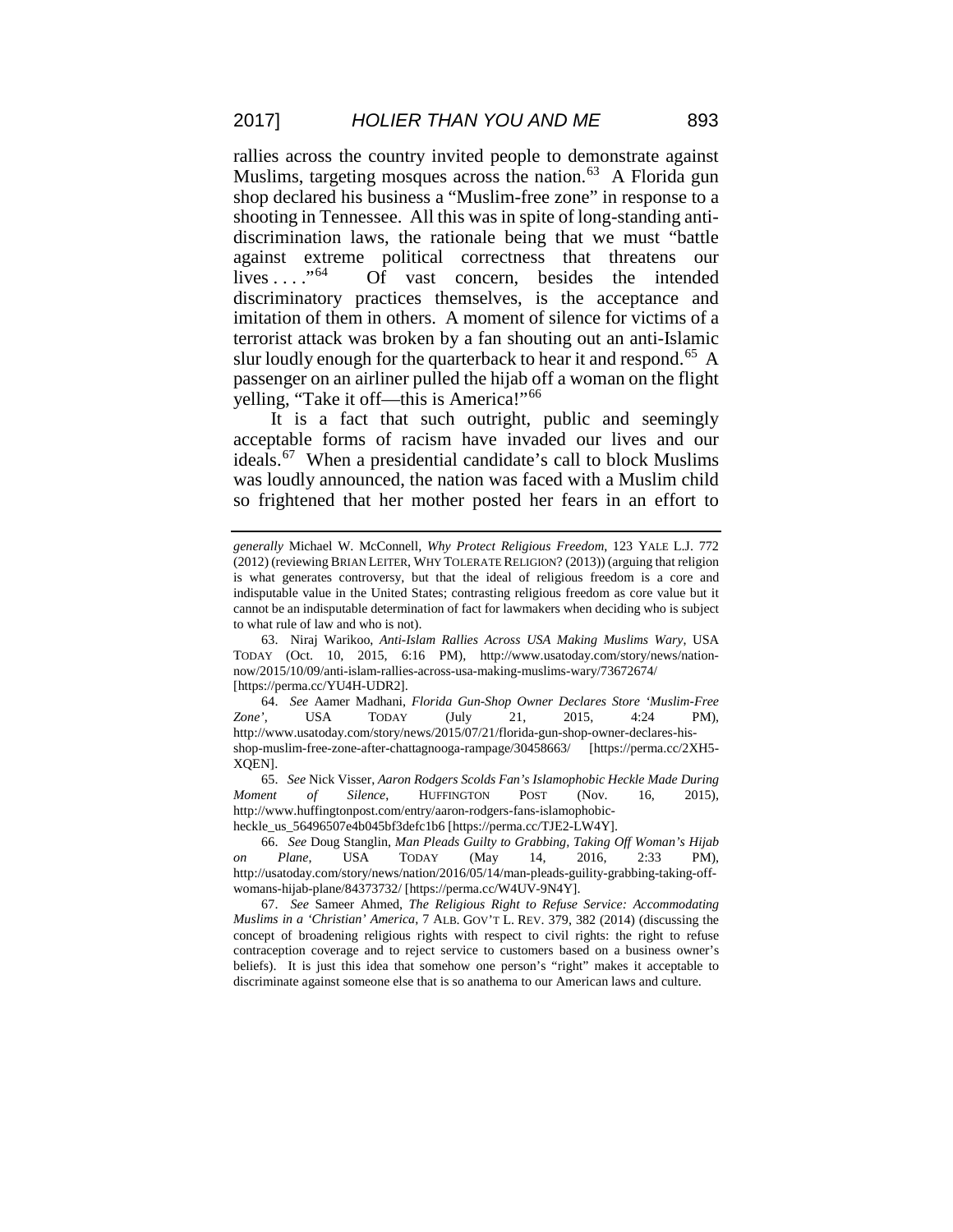educate others as to the consequences of such words.<sup>68</sup> The young child had been collecting her favorite things in case "they" came to take her family away. $\overline{69}$  American service members and veterans began an online campaign to assure her and other children that they would not be hurt by their own country.<sup>70</sup> Such sadly predictable reactions to racist rhetoric reminds one of the history of young African-American children running the gauntlet through segregationist crowds just to go to school. One could say it is inconceivable that such fear-mongering and attacks could take place in today's American society, but that has already been shown to be wrong. It can, and it does.

While there is sadly a portion of society willing to follow such openly racist and hostile ideas, there are thankfully many who truly abhor them. Large numbers of Americans are expressing their own concerns over the state of race relations in our nation; after a fairly steady level of concern over the past decade or more, apprehension about race relations has more than doubled in the past two years<sup>[71](#page-14-3)</sup> not coincidentally syncing with the rise of the ultra-right presidential candidates. When the presidential race heated up with calls to ban Muslims and/or prioritize Christian refugees over them, even Christian relief organizations spoke up in opposition.<sup>[72](#page-14-4)</sup> The candidates' rhetoric had already translated to a House Republican bill to require a "religious" test for refugee status.<sup>[73](#page-14-5)</sup> Humanitarian leaders expressed concerns about the anti-Muslim bigotry affecting not only largely false terrorist perceptions but the refugee status of those most in need.<sup>[74](#page-14-6)</sup> Much of the rhetoric ignores the fact that the vast majority of those fleeing terror-filled nations like Syria

<span id="page-14-0"></span><sup>68.</sup> *See* Gillian Mohney, *Armed Forces Members, Veterans Use #iwillprotectyou After Muslim Child Says She's Afraid,* ABC NEWS (Dec. 20, 2015, 5:29 PM), http://abcnews.go.com/US/armed-forces-membersveterans-iwillprotectyou-muslim-childshes-afraid/story?id=35876582 [https://perma.cc/N8TZ-K6Z3].

<sup>69.</sup> *See id.*

<sup>70.</sup> *See id.*

<span id="page-14-3"></span><span id="page-14-2"></span><span id="page-14-1"></span><sup>71.</sup> *See* Janie Velencia, *Concern Over Race Relations Has More Than Doubled in The Past 2 Years*, HUFFINGTON POST (Apr. 11, 2016, 3:53 PM), http://huffingtonpost.com/entry/race-relations-worry-rise\_us\_570bd5a7e4b0836057a1c547 [https://perma.cc/YM98-8HMA].

<span id="page-14-4"></span><sup>72.</sup> *See* Elise Foley, *Even Christian Groups Disagree with Republicans' Plan to Prioritize Religious Minorities in Refugee Crisis*, HUFFINGTON POST (Oct. 1, 2015), http://huffingtonpost.com/entry/michael-mccaul-syrian-christians-refugee-

<span id="page-14-6"></span><span id="page-14-5"></span>bill\_us\_560ad771e4b0768126ff6010 [https://perma.cc/B6R6-V3M8].

<sup>73.</sup> *See id.*

<sup>74.</sup> *See id.*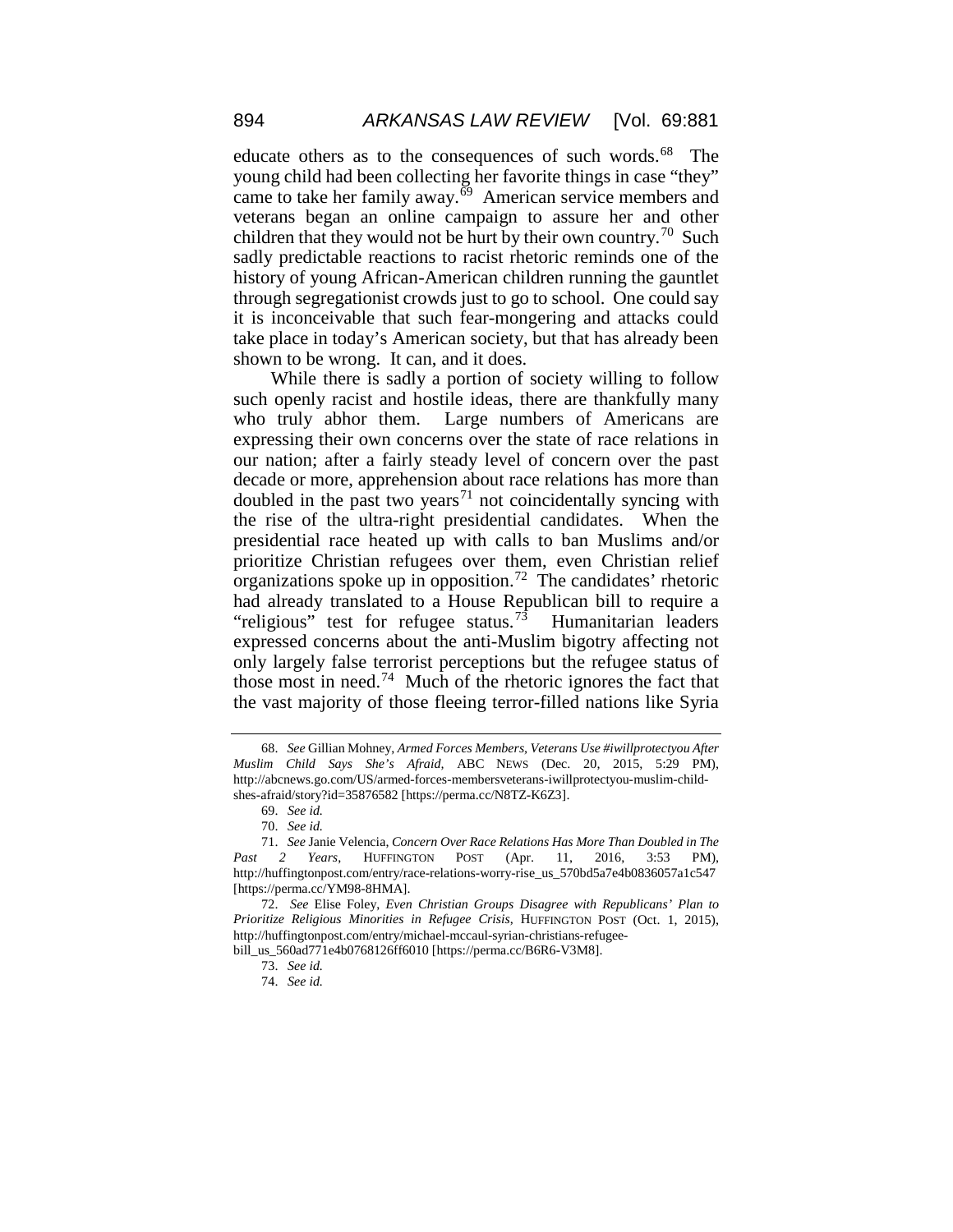are Muslim, while just ten percent are Christian.[75](#page-15-0) Facts seem to be in the way, instead of in the lead, here. A nation founded on religious freedom finds itself listening to presidential hopefuls publicly espousing that they "would not advocate that we put a Muslim in charge of this nation" even though the Constitution expressly forbids a religious test for public office.<sup>[76](#page-15-1)</sup>

Religion, traditionally used to justify such abhorrent social platforms as slavery, segregation, and miscegenation,  $77$  has rallied to once again promote biases both racist and otherwise.<sup>[78](#page-15-3)</sup> A long-standing religious-based political fight has been waged against the abortion movement, barely subsiding since the Court's ruling in *Roe v. Wade* and affirmation in *Planned Parenthood v. Casey*. [79](#page-15-4) After years of largely unsuccessful open attacks on abortion itself,  $80$  the conservative right has targeted a new facet of the fight, obstructing access to abortions by closing the door to funding and medical requirements.<sup>[81](#page-15-6)</sup>

Public funds have never been allowed to be used for abortion,  $82$  yet the religious right has constantly and consistently

<span id="page-15-2"></span>77. *See, e.g.*, Plessy v. Ferguson, 163 U.S. 537, 548 (1896) (upholding the idea of separate but equal); Brown v. Bd. of Educ., 347 U.S. 483, 492-93 (1954) (overturning *Plessy* and holding segregation unconstitutional); Loving v. Virginia, 388 U.S. 1, 11-12 (1967) (holding miscegenation, which was openly based on racial discrimination, unconstitutional).

78. *See, e.g.*, Phillips, *supra* note 53 (discussing biases against LGBT people).

<span id="page-15-4"></span><span id="page-15-3"></span>79. *See* Roe v. Wade, 410 U.S. 113, 162, 164 (1973); Planned Parenthood v. Casey, 505 U.S. 833, 860-61 (1992) (narrowing some of the applications of *Roe* but strongly affirming its language and constitutionality).

<span id="page-15-5"></span>80. While cases like *Casey* and Gonzales v. Carhart, 550 U.S. 124, 190-91 (2007) which deal with so-called "partial-birth," or late-term, abortions—have narrowed the right to abortion in certain instances and circumstances, anti-abortion advocates have not as yet succeeded in their avowed main goal of overturning *Roe*.

<span id="page-15-6"></span>81. Andrea Grimes, *Planned Parenthood Is Not Harvesting 'Baby Parts'*, ROLLING STONE (Oct. 8, 2015), http://www.rollingstone.com/politics/news/planned-parenthood-isnot-harvesting-baby-parts-20151008 [https://perma.cc/SD43-WYHV].

<span id="page-15-7"></span>82. *See* Hyde Amend., H.R. 14232, 94th Cong. (1976) (first passed in 1976 and attached to annual appropriations bills since). The Amendment prohibits the use of federal funds to pay for abortions, with exceptions for rape, incest or to save the life of the mother. *Id.* Recently, Florida passed a law prohibiting any state funding to clinics that also provide abortion, even though the funding was for other, preventive medical services only. *See* 

<sup>75.</sup> *See id.*

<span id="page-15-1"></span><span id="page-15-0"></span><sup>76.</sup> *See* Samantha Lachman, *Ben Carson Would Not Support A Muslim Running for President*, HUFFINGTON POST (Sept. 21, 2015), http://www.huffingtonpost.com/entry/bencarson-muslim-president\_us\_55febdf6e4b08820d918faae [https://perma.cc/AKP4-N37A]; *see also* Freeman, *supra* note 2, at 57-59 (speaking about cases such as *Citizens United* and *Hobby Lobby* and how they have led to a new way of thinking about rights and obligations under the law). Perhaps even more surprising for people is the notion of an African-American candidate espousing such words, yet today's political climate has shifted to such a degree that even those traditionally fighting racism are now supporting it against others.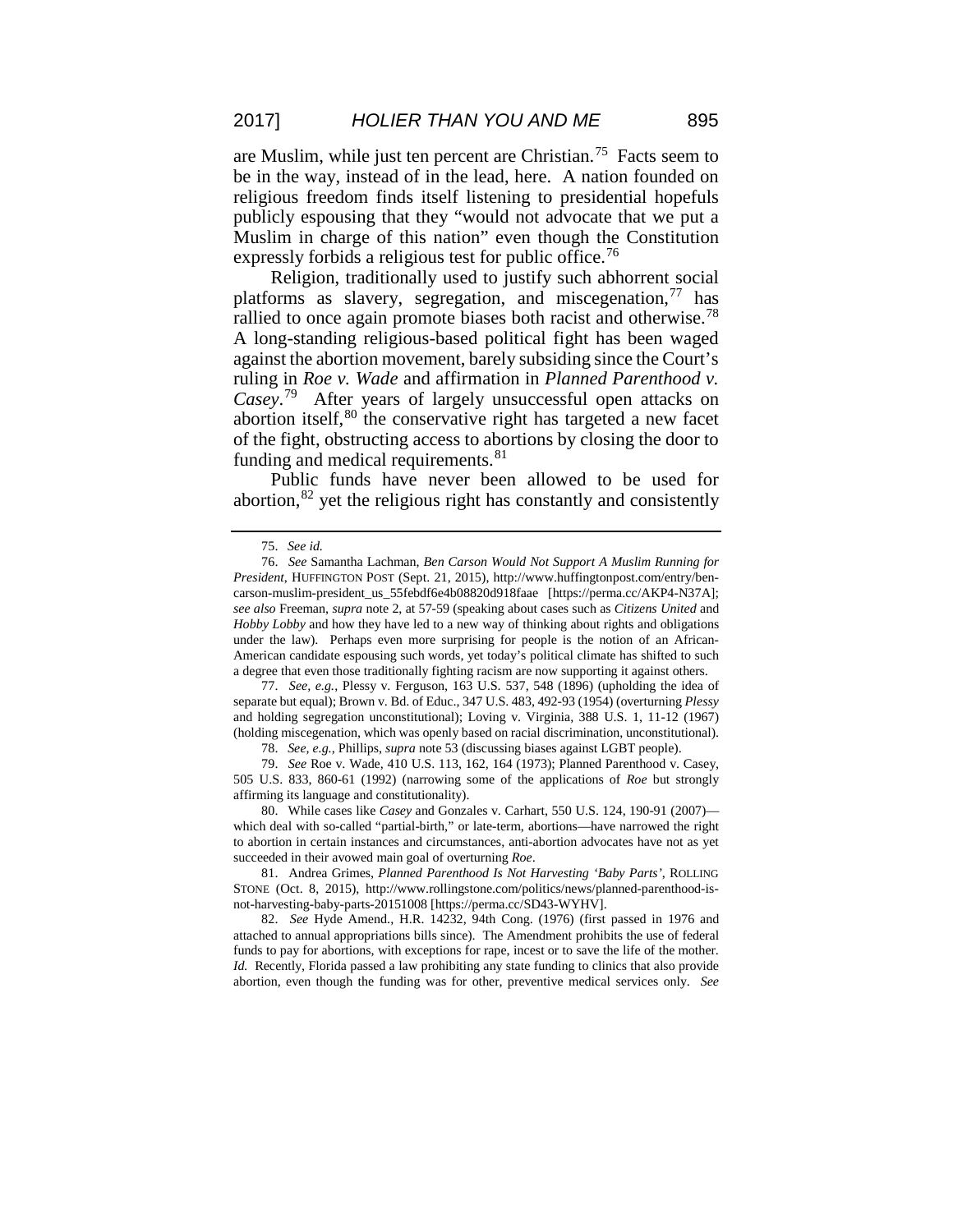argued they should not be, presumably hoping to convince the masses that they are, indeed, being used for such. Some of this focus may be historical in nature. In the beginning, the pro-choice movement presumably overreached in trying to force all hospitals, including religious ones, to perform abortions.<sup>83</sup> Yet this has never been the law. Notwithstanding the actual facts, long-held principles on such contentious moral issues have fueled continuing legal, social, and political tensions.<sup>84</sup> Today's political climate has fostered a highly organized attack on funding of any type that is even peripherally related to abortion: targeting Planned Parenthood clinics not on abortion funding, which has always been outlawed, but for funding for all other purposes, including cancer screenings, contraception, testing for sexually transmitted diseases, and education.<sup>[85](#page-16-2)</sup> Republicans have repeatedly threatened to shut down the government if funding for these programs is not cut off, despite the fact that these funds provide needed services for low income women and families that in many cases cannot be duplicated.<sup>86</sup> And the effort has paid off. While many Republicans worry about the blame that would be attached to such a government shutdown, they have determinedly proceeded to curb funding for the organization, <sup>[87](#page-16-4)</sup> exhibiting little public concern about the actual effect on women and families of not being able to access these needed medical services.

Far from merely wanting to curb funding for medical services to Planned Parenthood, the Republican party this past year brought hearings trying to tie the organization to illegal

Reuters, *Florida Clinics That Provide Abortions Will No Longer Get Funding*, N.Y. POST (Mar. 26, 2016, 1:56 PM), http://nypost.com/2016/03/26/florida-clinics-that-provideabortions-will-no-longer-get-funding/ [https://perma.cc/3AWM-BDQ6]. Proponents laud it as a "historic victory," while opponents note it severely limits the ability of low income families to get education and testing for HIV and Aids and predict that teen pregnancies will likely rise because of it. *See id.*

<span id="page-16-0"></span><sup>83.</sup> *See* Laycock, *supra* note 49, at 846 (describing the actions and counteractions of the religious right in relation to the abortion movement over the years).

<span id="page-16-1"></span><sup>84.</sup> *See id.* (describing not only the abortion movement but the moral values associated with the same sex marriage movement).

<span id="page-16-2"></span><sup>85.</sup> *See* Laura Bassett, *28 Republican Men Threaten Government Shutdown Over Planned Parenthood*, HUFFINGTON POST (Sept. 9, 2015), http://www.huffingtonpost.com/entry/republican-men-planned-

<span id="page-16-4"></span><span id="page-16-3"></span>parenthood\_us\_55ef4bebe4b002d5c07717b5 [https://perma.cc/6FCF-RHXQ].

<sup>86.</sup> *See id.*

<sup>87.</sup> *Id.*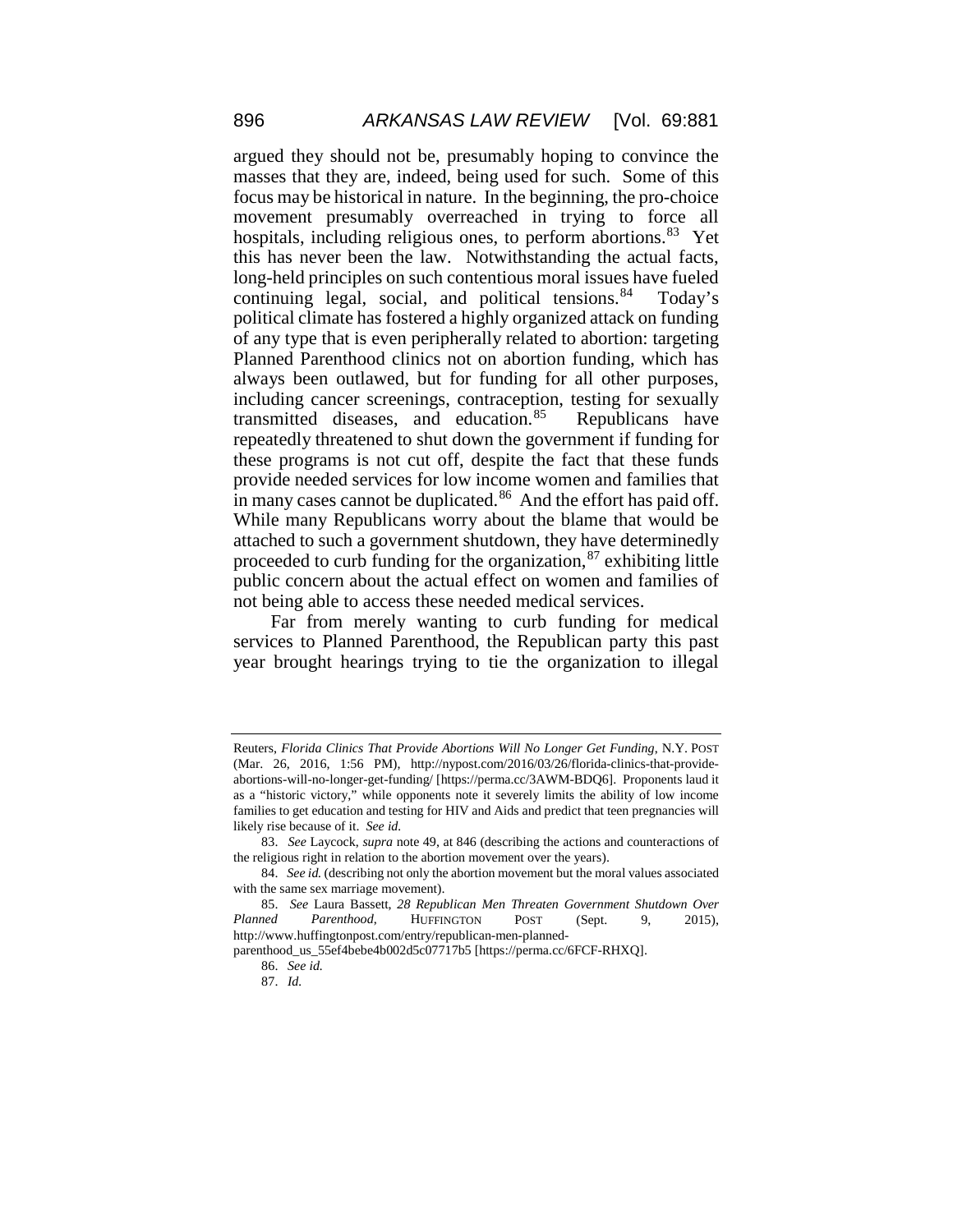"sales of baby parts."[88](#page-17-0) Although numerous hearings elicited the mainly false nature of the charges, the conservative and religious right used them as a continuous attack not just on abortion but on funding for medical services for the low income families relying on the organization.[89](#page-17-1) And the effort has been largely successful. The conservative right, led by legislatures in a number of states, have moved to cut off funding for Planned Parenthood clinics throughout the states, leaving a dearth of medical care available for families in need.[90](#page-17-2) The Supreme Court this session took up a Fifth Circuit case which, if allowed, would have effectively shut down the vast majority of abortion clinics in Texas and presumably be followed by other states.<sup>91</sup> Unable to directly and concretely overturn *Roe* and/or *Casey* over the years, conservatives have targeted medical standards and hospital affiliations as the next best thing, in an effort to effect a de facto elimination of the ability to access legal abortions.<sup>[92](#page-17-4)</sup>

<span id="page-17-1"></span>forensic\_us\_55df2334e4b029b3f1b1be9f [https://perma.cc/HKB6-VE2V].

90. *See* Bassett, *supra* note 85.

<span id="page-17-3"></span><span id="page-17-2"></span>91. *See* Adam Liptak, *Supreme Court Appears Sharply Divided as it Hears Texas Abortion Case*, N.Y. TIMES (Mar. 2, 2016), http://www.nytimes.com/2016/03/03/us/politics/supreme-court-abortion-texas.html [https://perma.cc/5LFC-URC7]. The Court struck down the case in June in a five-three decision, holding that the restrictions violated Casey's prohibition against an undue burden on a woman's right to access to legal abortion. *See* Adam Liptak, *Supreme Court Strikes Down Texas Abortion Restrictions*, N.Y. TIMES (June 27, 2016), https://www.nytimes.com/2016/06/28/us/supreme-court-texas-abortion.html?\_r=0 [https://perma.cc/JJ4T-TWWE].

<span id="page-17-4"></span>92. *See id.* Much of the Court's questioning on oral hearing stemmed from whether the Texas law imposes an "undue burden" on women seeking treatment, with the Court apparently acknowledging that it has no intention of overturning or further limiting Casey on that issue. *Id.* Justice Kennedy, architect of the "undue burden" test in *Casey*, appeared clear that it would not be attacked, giving some hope to providers. *Id.* The move to close the clinics is admittedly fueled by religious beliefs rather than legal arguments, and is symptomatic of the continuing attempt by the religious right to use its views to curtail the legal rights of others. *See* Steven Ertelt, *Supreme Court to Consider Texas Pro-Life Law Closing Abortion Clinics, Saving 10,000 from Abortion*, LIFENEWS.COM (Sept. 3, 2015, 5:47 PM), http://www.lifenews.com/2015/09/03/supreme-court-to-consider-texas-pro-life-lawclosing-abortion-clinics-saving-10000-from-abortion/ [https://perma.cc/Q9LM-GDF7].

<span id="page-17-0"></span><sup>88.</sup> *See* Grimes*, supra* note 81*.* The Center for Medical Progress (CMP) secretly, and in some cases illegally, filmed Planned Parenthood officials supposedly negotiating to sell "baby parts" and even trying to convince women to get abortions so as to have a ready supply. *Id.* Although the tapes were found to be heavily edited and false for the most part, much damage was done to Planned Parenthood, at least in terms of spreading the myth on the conservative right. *See* Laura Bassett, '*Sting' Videos of Planned Parenthood Are Totally Manipulated, Forensic Analysis Finds*, HUFFINGTON POST (Aug. 28, 2015), http://www.huffingtonpost.com/entry/planned-parenthood-sting-videos-

<sup>89.</sup> *See id.*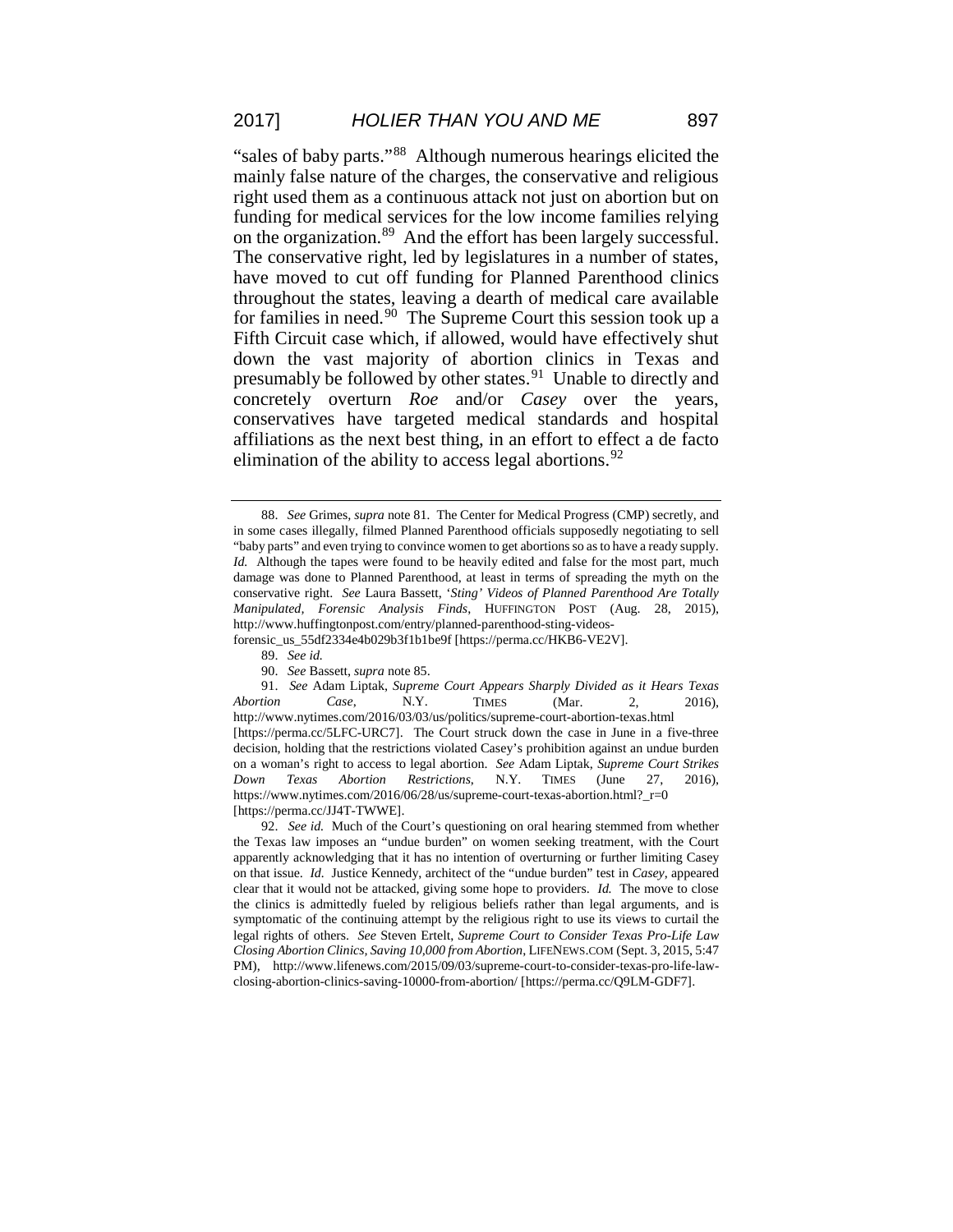Fights over same-sex marriage issues, LGBT rights, religious liberty, and abortion are not the only forums seeing an increased level of attacks. All racism is not directed at the immigration issue. Old fashioned but still viable anti-African-American actions are at a high as well. The owner of a Mississippi RV Park recently evicted a couple from the park when he learned the husband, a National Guardsman, is African-American, ostensibly because the neighbors complained.<sup>93</sup> The president of the Mississippi chapter of the NAACP opined that incidents like this are likely to grow, not diminish, thanks to the legal discrimination laws now effective in the state.<sup>94</sup> One of the lawsuits almost inevitably to come will likely be based on the federal Fair Housing Act, which makes it illegal to refuse housing to people based on race, color, religion, sex or national origin. $95$ (Interestingly, and perhaps a sign of the negative personal backlash that will ensue, the RV Park owner has declared he is closing the park rather than have to deal with the issue again, thereby affecting his livelihood as well.)<sup>[96](#page-18-3)</sup> Religious views have even woven themselves into the fabric of our courts. Recently, a court removed children from their mother, who had sought help with her sons, when she refused an order to meet with a Christian counsellor, although she was perfectly willing to undertake secular counselling.  $97$ 

The long-standing divisions between liberal and conservative have taken on new life and new intensity in the wake of the Supreme Court's landmark rulings in *Citizens United* and *Hobby Lobby,*[98](#page-18-5) and in the subsequent empowerment of the conservative and religious right in light of them.<sup>[99](#page-18-6)</sup>

<span id="page-18-0"></span><sup>93.</sup> *See* Jerry Mitchell, *Mississippi RV Park Owner Evicts Interracial Couple*, THE CLARION-LEDGER (Apr. 5, 2016, 5:46 PM), http://www.clarionledger.com/story/news/2016/04/02/mississippi-rv-park-owner-evictsinterracial-couple/82469086/ [https://perma.cc/2SHG-SUVY].

<sup>94.</sup> *See id.*

<sup>95.</sup> *See id.*

<sup>96.</sup> *See id.*

<span id="page-18-4"></span><span id="page-18-3"></span><span id="page-18-2"></span><span id="page-18-1"></span><sup>97.</sup> *See* Kirstie McCrum, *Sons Removed from Mother Who Refused Court Order to Meet 'Christian Counsellor'*, DAILY MIRROR (Sep. 16, 2015, 4:00 PM), http://www.mirror.co.uk/news/world-news/sons-removed-mother-who-refused-6454573 [https://perma.cc/MN5H-3K5Q].

<span id="page-18-5"></span><sup>98.</sup> *See* Burwell v. Hobby Lobby, 134 S. Ct. 2751, 2751-806 (2014); Citizens United v. Fed. Election Comm'n, 558 U.S. 310, 310-486 (2010).

<span id="page-18-6"></span><sup>99.</sup> *See* Elizabeth Sepper, *Gendering Corporate Conscience*, 38 HARV. J.L. & GENDER 193, 193 (2015) (noting that the contraceptive mandate under the ACA focuses on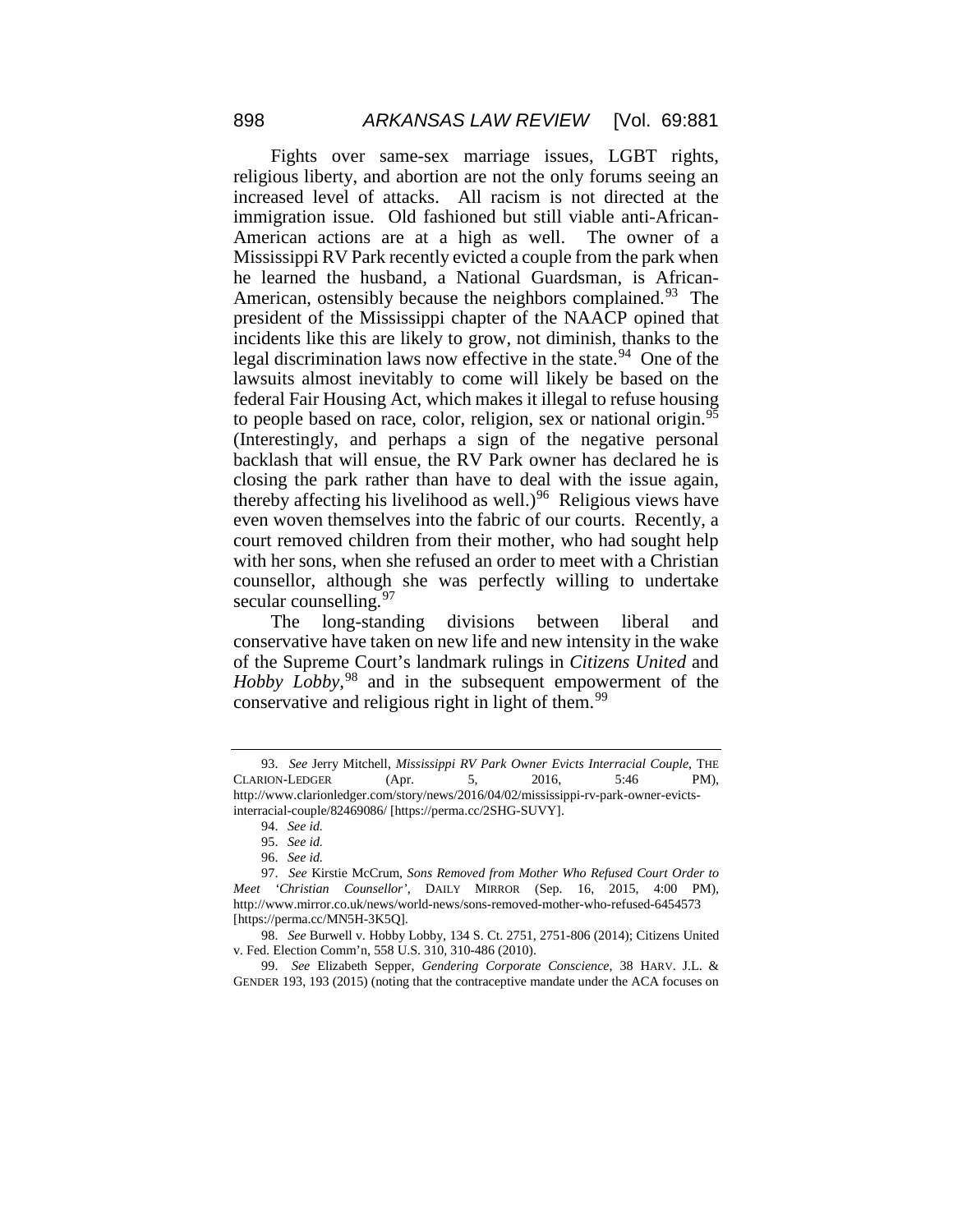## III. ENABLING BULLIES: YOU BROKE IT, YOU OWN IT, AND NOW YOU CANNOT CONTROL IT

In the beginning,  $100$  there were two parties: the Democrats and the Republicans.<sup>101</sup> While both have shown cracks and splinters in their ideologies over the years, neither was fractured to the point of no return until the birth of the Tea Party movement, a right wing conservative offshoot of the Republican Party, which emerged from the womb almost fully developed in 2008.<sup>[102](#page-19-2)</sup>

While many in the traditional wing of the Republican Party were skeptical of this new neo-conservative movement, it soon became apparent that money, of which the Tea Party had vast sums, talks.<sup>[103](#page-19-3)</sup> Numerous Republicans, including many longterm Senators and Congressmen, fell to the highly organized and well-supported Tea Party candidates.<sup>104</sup> The mere threat of a Tea Party challenge kept many others in line with the new branch's political agenda.<sup>[105](#page-19-5)</sup> Those who had outright encouraged the rise of the Tea Party, or at least stood by and allowed it to grow—the GOP—soon found themselves in the predicament of having created a monster they could no longer control. The Republican party begat the Tea Party, the Tea Party begat political and religious bullying, and perhaps not so shockingly, thus begat the atmosphere for today's super-bully: the political race that even they had no control over.

women's health, rather than being neutral. As such, it can be said that attacks on it are more of a gender-based discrimination as well.).

<span id="page-19-0"></span><sup>100.</sup> The modern day Democratic and Republican parties date back to the midnineteenth century and have controlled the Congress since at least 1856. *See The Modern Era of Political Parties*, BOUNDLESS, https://www.boundless.com/politicalscience/textbooks/boundless-political-science-textbook/interest-groups-7/the-history-ofpolitical-parties-55/the-modern-era-of-political-parties-320-8019/ [https://perma.cc/AW2U-MXX9].

<sup>101.</sup> *Id.*

<span id="page-19-2"></span><span id="page-19-1"></span><sup>102.</sup> *See* Carl Hulse, *Ryan Lands at Center of a Rivalry for the Soul of the G.O.P.*, N.Y. TIMES, Nov. 3, 2015, at A16.

<sup>103.</sup> *See* Editorial, *Tea Party's Big Money*, N.Y. TIMES, Sept. 24, 2010, at A28.

<span id="page-19-4"></span><span id="page-19-3"></span><sup>104.</sup> *See* Kenneth T. Walsh, *Richard Lugar Becomes Latest Tea Party Casualty*, U.S. NEWS & WORLD REPORT (May 9, 2012, 11:20 AM), http://www.usnews.com/news/blogs/ken-walshs-washington/2012/05/09/richard-lugarbecomes-latest-tea-party-casualty [https://perma.cc/3KG4-VA2P].

<span id="page-19-5"></span><sup>105.</sup> *See* Paul Kane, *Tea Party Threat Again Hangs Over Republicans' Efforts to Retake Senate*, WASH. POST (Dec. 10, 2013), https://www.washingtonpost.com/politics/teaparty-threat-again-hangs-over-republicans-efforts-to-retake-senate/2013/12/10/8cdf470c-61d6-11e3-8beb-3f9a9942850f\_story.html [https://perma.cc/Z2KD-5FRL].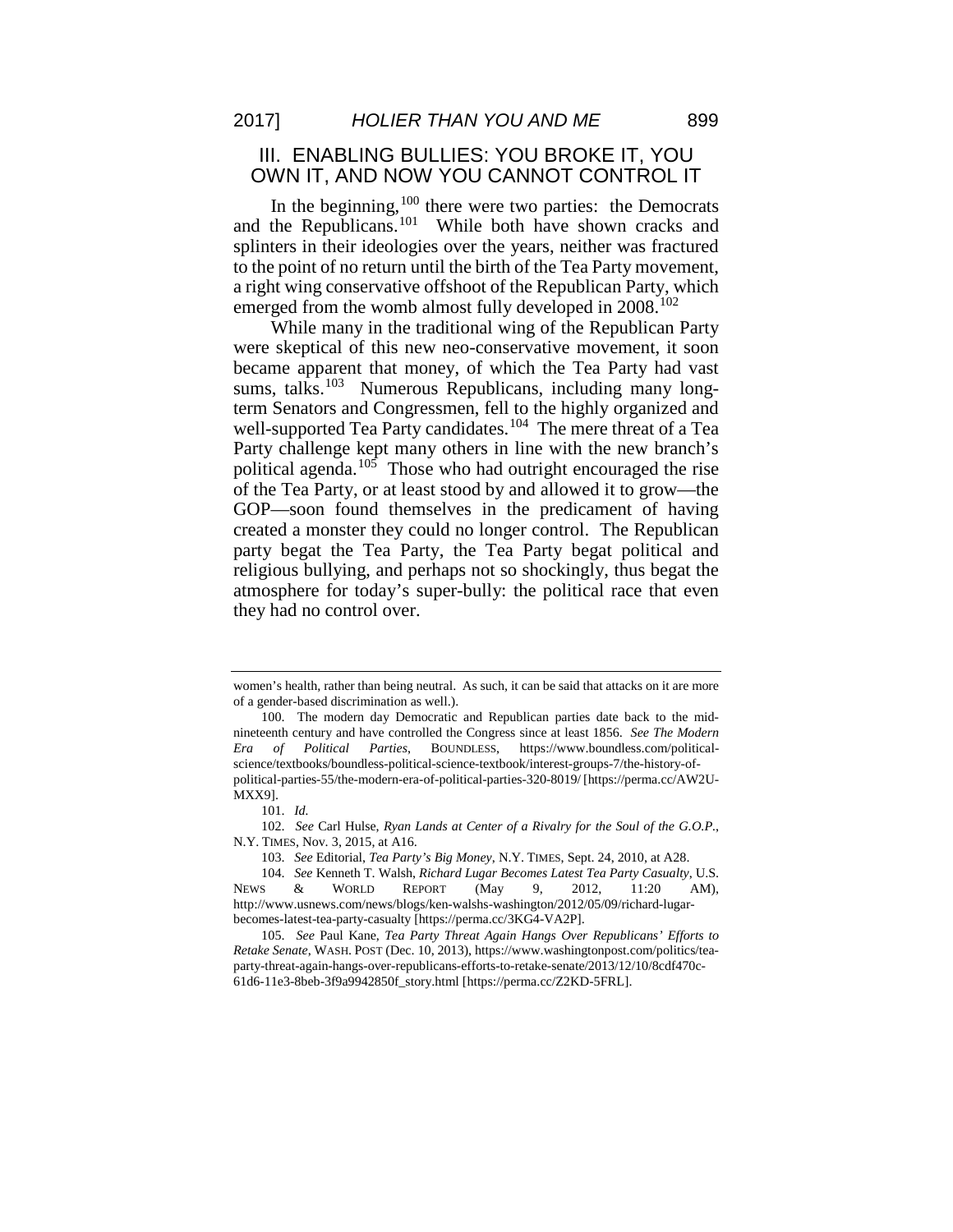When Barack Obama was elected President in 2008, many believed that this nation had, at least publicly, put racism behind it and was truly ready for the new millennium. This turned out to be an illusion. Far from enlightenment, the election of the first African-American president stirred long (publicly) buried racist sentiments, spurring attacks on everything from his birthplace to his religion and policies.<sup>106</sup> It is noteworthy that many of his critics seem to have a palpable (and open) intensity in their dislike of anything Obama.<sup>[107](#page-20-1)</sup>

While the Tea Party had sprung forth a few years before Obama, his candidacy had an apparent catalyst effect in promoting no longer hidden but outright racial aversion in the political arena. Such racial pandering was not new: Ronald Reagan (in)famously invoked the "welfare queen" of the 1980s, all the way up to New Gingrich stamping "food stamp president" on Obama. $108$  Much of this is attributed to the so-called Much of this is attributed to the so-called "Southern Strategy" employed by the Republican base and is designed to appeal to racial resentment and white solidarity.<sup>[109](#page-20-3)</sup>

While the Republican party has apparently, and judging from the above terms, openly employed such strategies for a long period of time, it is conceivable that even it could not foresee the (current) end result of such strategies. The fast and strikingly potent rise of the Tea Party likely surpassed most Republicans' views on how this offshoot would work. What was early on seen as a boost to the conservative side of the party soon became an appropriation of the party itself.<sup>[110](#page-20-4)</sup> The sheer amount of money

<span id="page-20-0"></span><sup>106.</sup> *See, e.g.*, Steve Nelson, *Race and Racism in the Time of Obama*, HUFFINGTON POST: THE BLOG (Feb. 21, 2016), http://www.huffingtonpost.com/steve-nelson/race-andracism-in-the-ti\_b\_9285156.html? [https://perma.cc/6239-6FV4] (discussing the shocking numbers of Americans, mainly identified as Republicans, who believe Obama was not born in this country and/or is a Muslim—despite the lack of any supporting evidence of either and that there is a bar to religious tests for elective office).

<span id="page-20-1"></span><sup>107.</sup> *See id.* (noting that "coded language" purports to mask underlying racist biases). Factually, the majority of people who receive Supplemental Nutrition Assistance Program (SNAP) benefits are white. *See* Arthur Delaney and Alissa Scheller, *Who Gets Food Stamps? White People, Mostly*, HUFFINGTON POST: POLITICS (Feb. 28, 2015).

<span id="page-20-2"></span><sup>108.</sup> *See* Jamelle Bouie, *How Trump Happened*, SLATE (Mar. 13, 2016, 9:00 AM), http://www.slate.com/articles/news\_and\_politics/cover\_story/2016/03/how\_donald\_trump\_ happened\_racism\_against\_barack\_obama.html [https://perma.cc/AF3V-HBKW] (noting that supposedly neutral words have always been used as not-so-hidden subterfuge for racial profiling).

<sup>109.</sup> *See id.*

<span id="page-20-4"></span><span id="page-20-3"></span><sup>110.</sup> *See, e.g.*, Heather Digby Parton, *Trapped by Trump: How the Tea Party's Glorious Victories Created the GOP's Current Nightmare*, SALON (Oct. 12, 2016, 7:02 AM),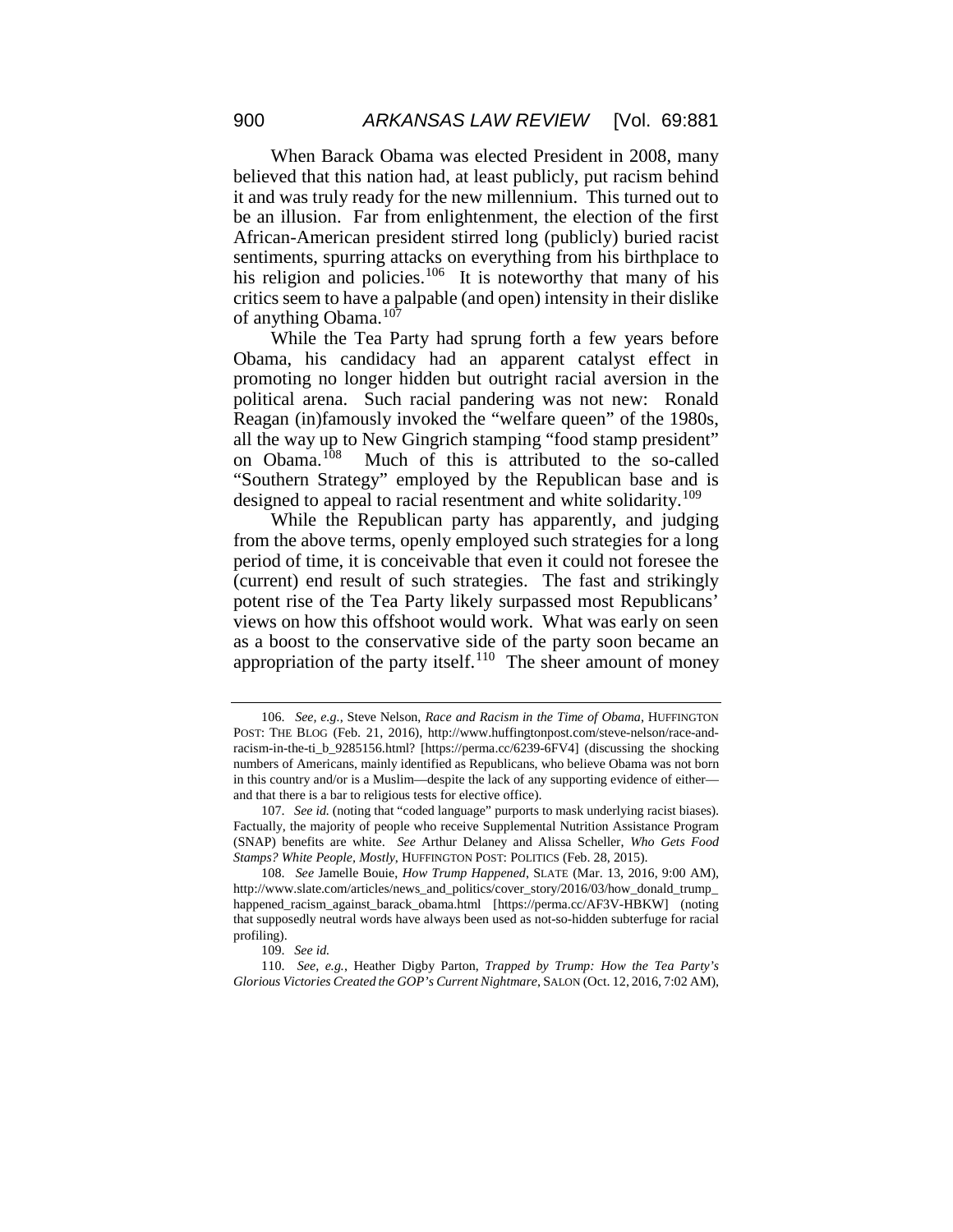flowing to the Tea Party and its supporters is staggering.<sup>[111](#page-21-0)</sup> Billionaire conservatives Charles and David Koch distributed hundreds of millions of dollars to fund the ultraconservative agenda, including anti-gay marriage and anti-abortion evangelical groups.[112](#page-21-1)

'Absolute power corrupts absolutely."<sup>113</sup> While the Tea Party was not ostensibly in power per se, but merely a tributary to elective office, it soon became a force to be reckoned with in and of itself. But unbridled power can lead to unexpected problems. The most recent political campaign cycle began with close to twenty Republican candidates, each trying hard to present themselves as more conservative than all the others.<sup>114</sup> And while a number of these candidates likely thought of themselves as more mainstream Republican than Tea Party, it soon became apparent that any label less than neoconservative would not suffice.<sup>115</sup> But such labels, and the demagoguery that accompanied them, created yet more problems: a constituency that was fast demanding, and responding to, only those on the farthest right of the spectrum.

The religious right's open views about controversial topics such as gay marriage, abortion, LGBT rights and racism led to the remarkable vision of presidential candidates trying to surpass each other as the most anti everything.<sup>[116](#page-21-5)</sup> Suddenly extremism

http://www.salon.com/2016/10/12/trapped-by-trump-how-the-tea-partys-glorious-victoriescreated-the-gops-current-nightmare/ [https://perma.cc/9K35-PZSA].

<span id="page-21-0"></span><sup>111.</sup> *See, e.g.*, Paul Blumenthal, *The Kochs' Dark Money Reaches All the Way to NRA, Religious Groups*, HUFFINGTON POST (Nov. 17, 2015, 4:07 PM), http://www.huffingtonpost.com/entry/koch-brothers-2014-

election\_us\_564b7680e4b06037734b3987 [https://perma.cc/25FG-K4MN].

<span id="page-21-1"></span><sup>112.</sup> *See id.* David Koch has publicly said that he personally favors both same-sex marriage and abortion rights, but apparently is more concerned about economic issues to worry about his money supporting the opposing views. *Id*.

<span id="page-21-2"></span><sup>113.</sup> *The Meaning and Origin of the Expression: Power Corrupts; Absolute Power Corrupts Absolutely*, THE PHRASE FINDER, http://www.phrases.org.uk/meanings/absolutepower-corrupts-absolutely.html [https://perma.cc/S6KD-CFX9] (John Emerich Edward Dalbert Acton, first Baron Acton, expressing his thoughts in a letter to Bishop Mandell Creighton in 1887: "Power tends to corrupt, and absolute power corrupts absolutely. Great men are almost always bad men.").

<span id="page-21-3"></span><sup>114.</sup> *See* Pablo Barberá, *Who Is the Most Conservative Republican Candidate for President*?, WASH. Post (June 16, 2015), https://www.washingtonpost.com/blogs/monkeycage/wp/2015/06/16/who-is-the-most-conservative-republican-candidate-for-president/ [https://perma.cc/Q374-QLME].

<sup>115.</sup> *See id.*

<span id="page-21-5"></span><span id="page-21-4"></span><sup>116.</sup> *See* David Jackson, *Republican Candidates Appeal to Religious Conservatives*, USA  $\qquad \qquad \text{TOPAY}$  (Oct. 18, 2015), http://www.usatoday.com/story/news/politics/elections/2016/2015/10/18/prestonwood-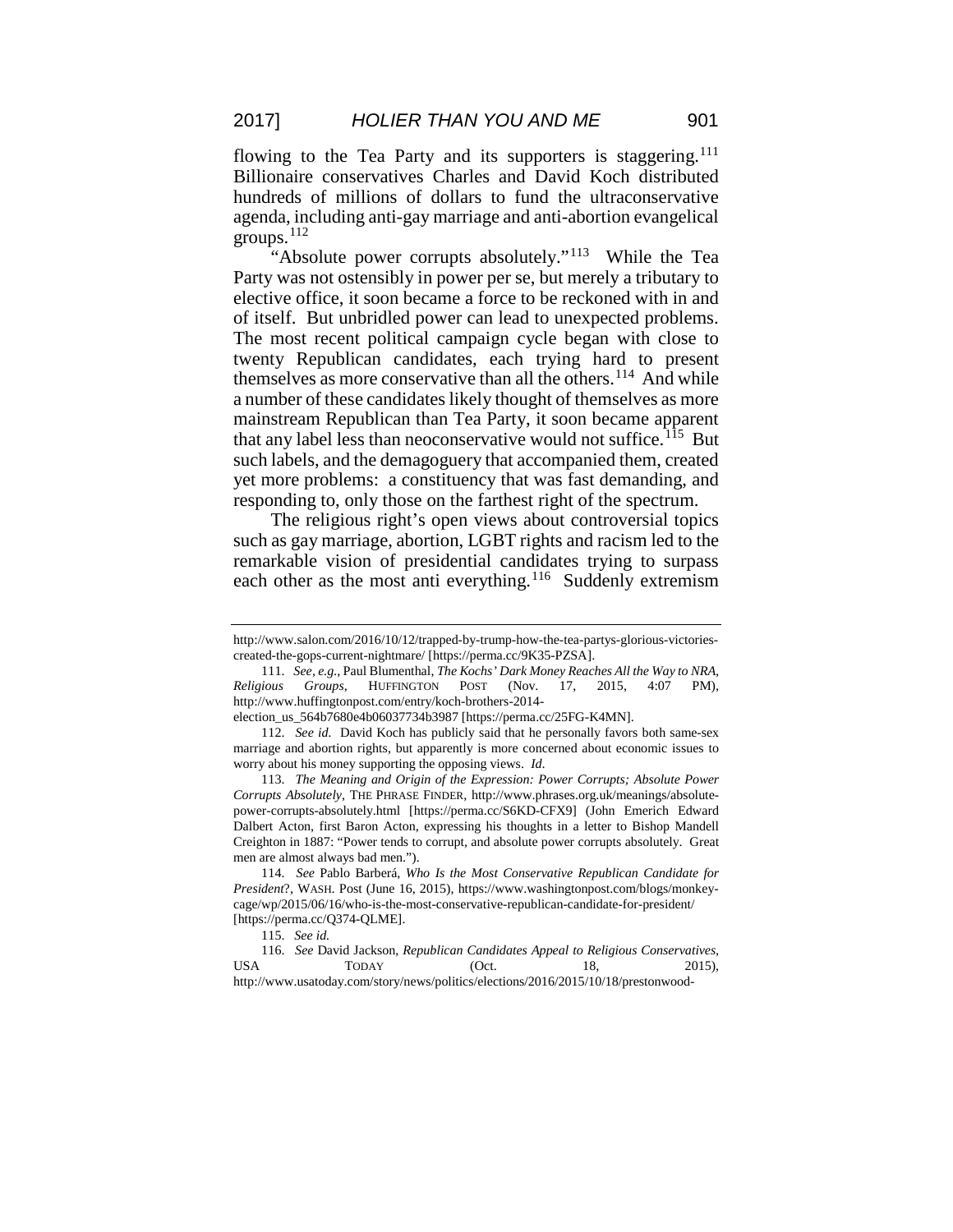became not just acceptable but desired, with reason seen as weak and capitulating.<sup>[117](#page-22-0)</sup> The rise of Donald Trump as the standard bearer of the Republican party in the presidential election energized his base, but clearly left many in the Republican party and beyond with a grave sense of foreboding as to the meaning of his rise to political prominence.<sup>118</sup> While fringe political groups have always been around, and some members have even succeeded to a degree in winning office,  $119$  the idea that a candidate who manufactured his rise to prominence on the trifecta of racism (building a wall to keep out Mexicans and denying entry to all non-citizen Muslims), xenophobia (requiring all Muslims to register and the surveillance of mosques), and even neo-Nazism<sup>[120](#page-22-3)</sup> is frightening not just to those politically opposed in general, but to many of his own party. Pundits and studies show that the rise of racism fueled the candidacy of Trump, among others.[121](#page-22-4) And Trump's supporters are not shy about extolling yet

<span id="page-22-2"></span>119. *See David Duke*, S. POVERTY LAW CTR., https://www.splcenter.org/fightinghate/extremist-files/individual/david-duke [https://perma.cc/F854-TQCE] (discussing how David Duke—Ku Klux Klan leader, International spokesperson for Holocaust denial, and Neo-Nazi—was elected to Louisiana's House of Representatives and how he was almost elected governor of the state).

<span id="page-22-3"></span>120. *See* Stephanie Condon, *Donald Trump Prompts Nazi References*, CBS NEWS (Nov. 27, 2015, 3:03 PM), http://www.cbsnews.com/news/donald-trump-prompts-nazireferences/ [https://perma.cc/QCR8-SPGW]. Trump has refused to disavow white supremacist supporters to his campaign and even appointed one as a delegate to the Republican convention. *Id.* When called on the appointment by journalists, Trump called it a "database error," yet documents show personal correspondence between his campaign and the delegate and that the campaign missed a deadline to remove the delegate from the rolls. *See* Josh Harkinson, *Trump Selects a White Nationalist Leader as a Delegate in California*, JONES, http://www.motherjones.com/politics/2016/05/donald-trump-whitenationalist-afp-delegate-california [https://perma.cc/2Z7Q-2U8N].

<span id="page-22-4"></span>121. *See* Cheyenne Macdonald, *Does Racism Explain the Rise of Donald Trump*? *Controversial New Study Claims Supporters Want to Stop 'Decline of Whiteness'*, DAILY MAIL (May 10, 2016, 6:41 PM), http://www.dailymail.co.uk/sciencetech/article-3583550/Does-RACISM-explain-rise-Donald-Trump-Stanford-academic-claimssupporters-want-stop-decline-whiteness-controversial-new-study.html

baptist-trump-carson-fiorina-carson-bush-cruz-huckabee-santorum/74175226/

<span id="page-22-0"></span><sup>[</sup>https://perma.cc/VZL8-8A54] (outlining the religious movement that, while active in American politics for at least a century, has truly flourished over the last few decades with the Republican party in many ways usurping its message).

<sup>117.</sup> *See* Bouie, *supra* note 108.

<span id="page-22-1"></span><sup>118.</sup> *See* Scott Detrow, *Is It Too Late for a Third-Party Presidential Candidate to Run*?, NPR (May 10, 2016, 5:05 AM), http://www.npr.org/2016/05/10/477449879/is-theretime-for-a-third-party-candidate-to-launch-a-presedential-bid [https://perma.cc/5DQL-A8PP] (discussing the hopes of a number of both mainstream and tea party Republicans for a third-party challenger to Donald Trump).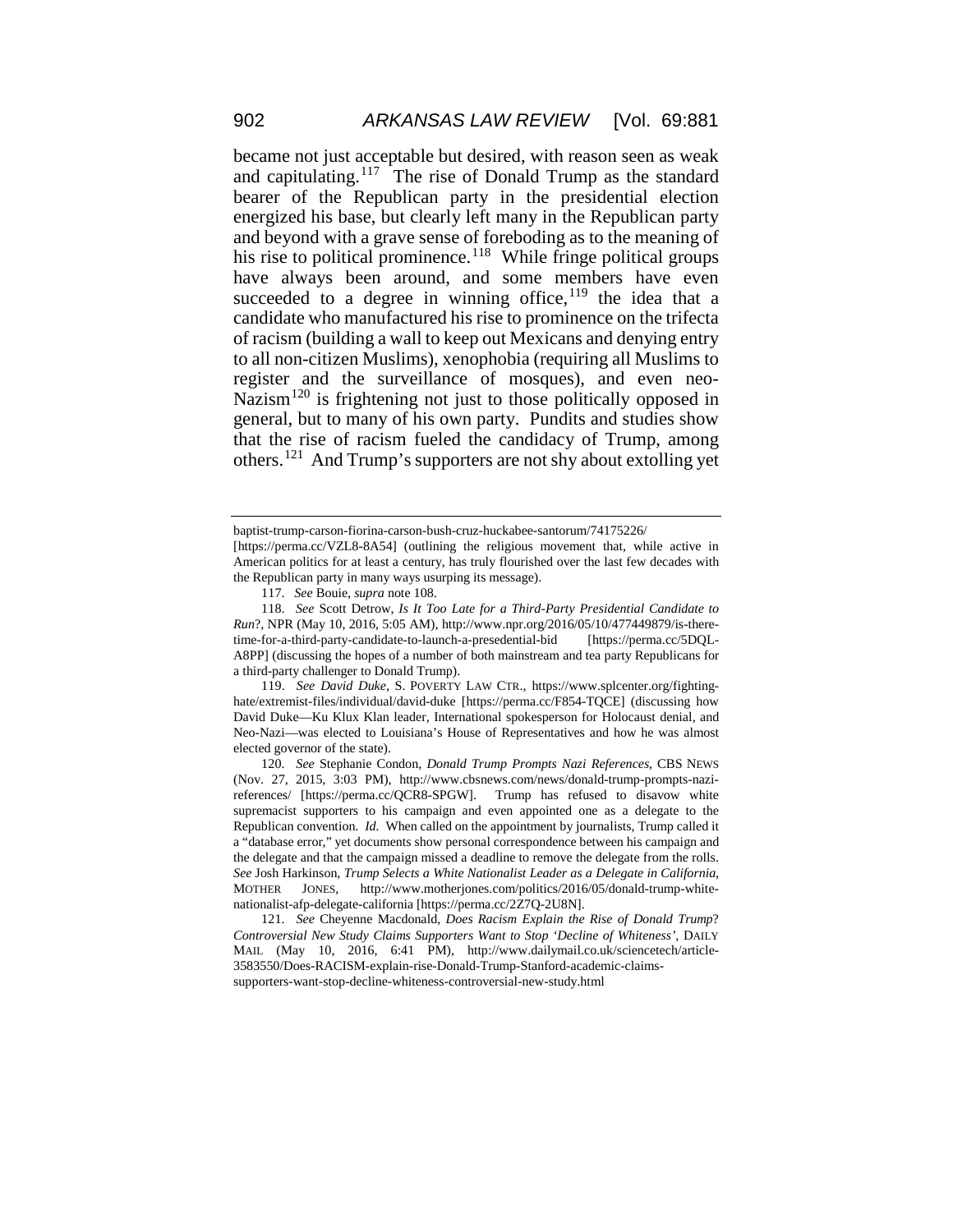more racism and prejudice. Former governor of Alaska Sarah Palin attacked TV station ESPN for the suspension of a long-time sportscaster over openly anti-Muslim tweets he had sent.<sup>[122](#page-23-0)</sup> White supremacist groups openly marshalled forces to drum up support for Trump, while the candidate himself refused to refute them until pushed to do so.<sup>123</sup> While Trump was not the only candidate espousing marginal and discriminatory political views, he is the one who thrived and survived on them, and ran for President of the United States and, not to be forgotten, the leader of the free world on the basis of such views. World leaders are taking note as well. The newly elected Muslim mayor of London has ridiculed Trump's threat to ban Muslims.<sup>[124](#page-23-2)</sup> The mayor of Paris blatantly called him stupid.<sup>125</sup> The English Parliament debated whether he should be banned from entering the country.[126](#page-23-4)

#### IV. CONCLUSION: A DOWNWARD PATH OR A TURNING POINT

It is not so much (or only) that we had a candidate, and now President, who espouses such a polarizing view of the world; in different degrees, there have been others before him (think: Barry Goldwater) and will likely be others that follow. While candidate Trump clearly had his supporters, the true test came when his views were subjected to the vote of the far larger electorate than

<sup>[</sup>https://perma.cc/G6WU-7VVE] (citing a Stanford University study showing heightened levels of racial discontent tied to Tea Party support).

<span id="page-23-0"></span><sup>122.</sup> *See* Paige Lavender, *Sarah Palin Slams ESPN For Suspending Curt Schilling Over Anti-Muslim Tweet*, HUFFINGTON POST (Aug. 28, 2015, 10:19 AM), http://www.huffingtonpost.com/entry/sarah-palin-espn\_us\_55e0614de4b0b7a96338940d [https://perma.cc/CV7A-3TRE].

<span id="page-23-1"></span><sup>123.</sup> *See* Christina Wilke, *White Supremacists Mobilize for Donald Trump*, HUFFINGTON POST (Feb. 28, 2016), http://www.huffingtonpost.com/entry/donald-trumpwhite-supremacist-sec-primary\_us\_56cf4437e4b0bf0dab31222f [https://perma.cc/4YFL-VQCW].

<span id="page-23-2"></span><sup>124.</sup> *See Sadiq Khan Dismisses Donald Trump's Muslim Ban 'Exception*', BBC NEWS (May 10, 2016), http://www.bbc.com/news/uk-politics-36256087 [https://perma.cc/7338- DVB5].

<span id="page-23-3"></span><sup>125.</sup> *See* Alana Horowitz Satlin, *Paris Mayor Anne Hidalgo Joins Growing List of World Leaders Fed Up With Trump*, HUFFINGTON POST (May 13, 2016), http://www.huffingtonpost.com/entry/donald-trump-world-leaders-paris-

<span id="page-23-4"></span>mayor\_us\_57345c80e4b077d4df22cef [https://perma.cc/Z5WZ-NGA2].

<sup>126.</sup> *See* Griff Witte, *A First in British Parliament: Debate over Donald Trump*, WASH. POST, Jan. 19, 2016, at A1.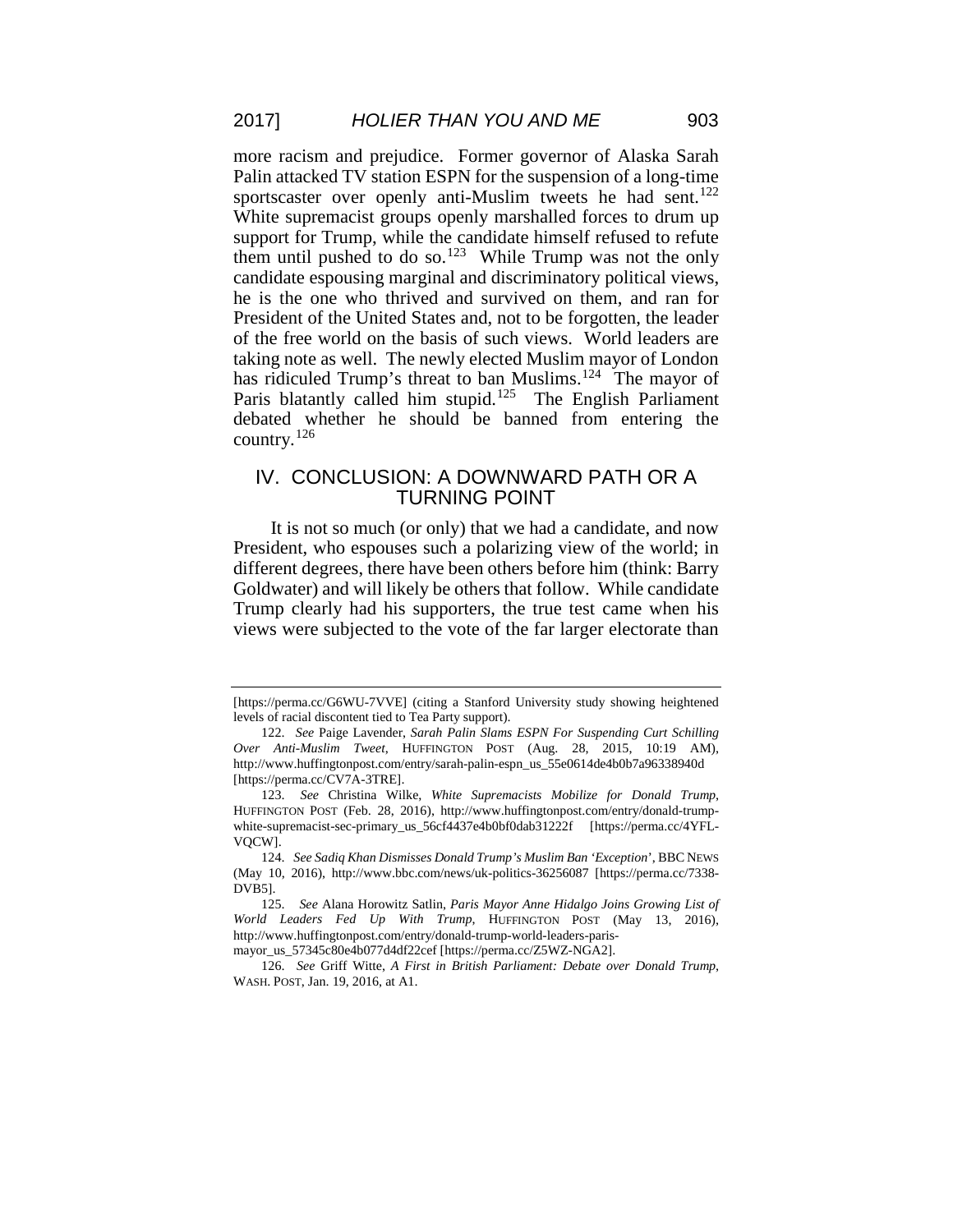make up the Republican primaries. And those views surprised many.

*Citizens United* was a clear victory for the conservative right, who supported political funding through the use of unlimited corporate money.[127](#page-24-0) Certainly the bevy of Republican candidates this election cycle agreed with it, each vowing louder than the other to defend it against all attacks.[128](#page-24-1) Yet surveys have found a surprising ninety-four percent of Republicans join with their Democratic counterparts in supporting citizen-funded elections matched by public funds, seeking to do away with the perceived influence and corruption of corporate money in the process.<sup>[129](#page-24-2)</sup> And some of today's topics in the Republican agenda, particularly attacks on Latinos and Muslims, have been tried before and failed, leading a large number of voters to abdicate to Democratic or Independent rolls.[130](#page-24-3) While Trump clearly won the evangelical and born-again Christian vote, in essence he is not seen as a religious candidate, leading some to think that this is actually a decline or even death of the religious right in politics.<sup>131</sup> While that seems unlikely, there is great concern that this political season is more and more frequently seen as anathema to our system of government and our values as a nation. Many feel that conservatives have severely overreached over the past years, beginning with *Citizens United* and continuing with unabated attacks on the Affordable Care Act (ACA), commonly referred to as Obamacare and challenged in both the Congress and the Court dozens of times since its inception.<sup>[132](#page-24-5)</sup> Much of these attacks have

<sup>127.</sup> *See* Freeman, *supra* note 2, at 53-54.

<span id="page-24-1"></span><span id="page-24-0"></span><sup>128.</sup> There have been calls for a Constitutional amendment overturning *Citizens United*. *See State Resolutions in Support of Amending the Constitution*, FREE SPEECH FOR PEOPLE, http://freespeechforpeople.org/state-resolutions-in-support-of-amending-theconstitution/ [https://perma.cc/2235-6F4F].

<span id="page-24-2"></span><sup>129.</sup> *See* Zephyr Teachout, *Republican Voters Want These Four Surprising Things*, HUFFINGTON POST: THE BLOG (Sept. 28, 2016), http://huffingtonpost.com/zephyrteachout/republican-voters-want-th\_b\_8210544.html [https://perma.cc/9GVJ-G3RM].

<span id="page-24-3"></span><sup>130.</sup> *See* Cathleen Decker, *Is the GOP Losing White Voters?*, L.A. TIMES, Sept. 13, 2015, at B2 (discussing former California Republican Governor Pete Wilson's attempt to ban the use of state services by immigrants).

<span id="page-24-4"></span><sup>131.</sup> *See* Daniel Burke, *R.I.P. Religious Right, and Other Super Tuesday Takeaways*, CNN: POLITICS (Mar. 2, 2016, 3:36 PM), http://www.cnn.com/2016/03/02/politics/religionsuper-tuesday/ [https://perma.cc/XGB8-Q728].

<span id="page-24-5"></span><sup>132.</sup> *See* Richard Wolf, *Liberal Unity, Conservative Disarray Led Supreme Court to the Left*, USA TODAY (July 1, 2015, 6:49 PM), http://www.usatoday.com/story/news/politics/2015/07/01/supreme-court-2014-termwrapup/29520761/ [https://perma.cc/PY5M-6TT4]. *See generally* Frank I. Michelman,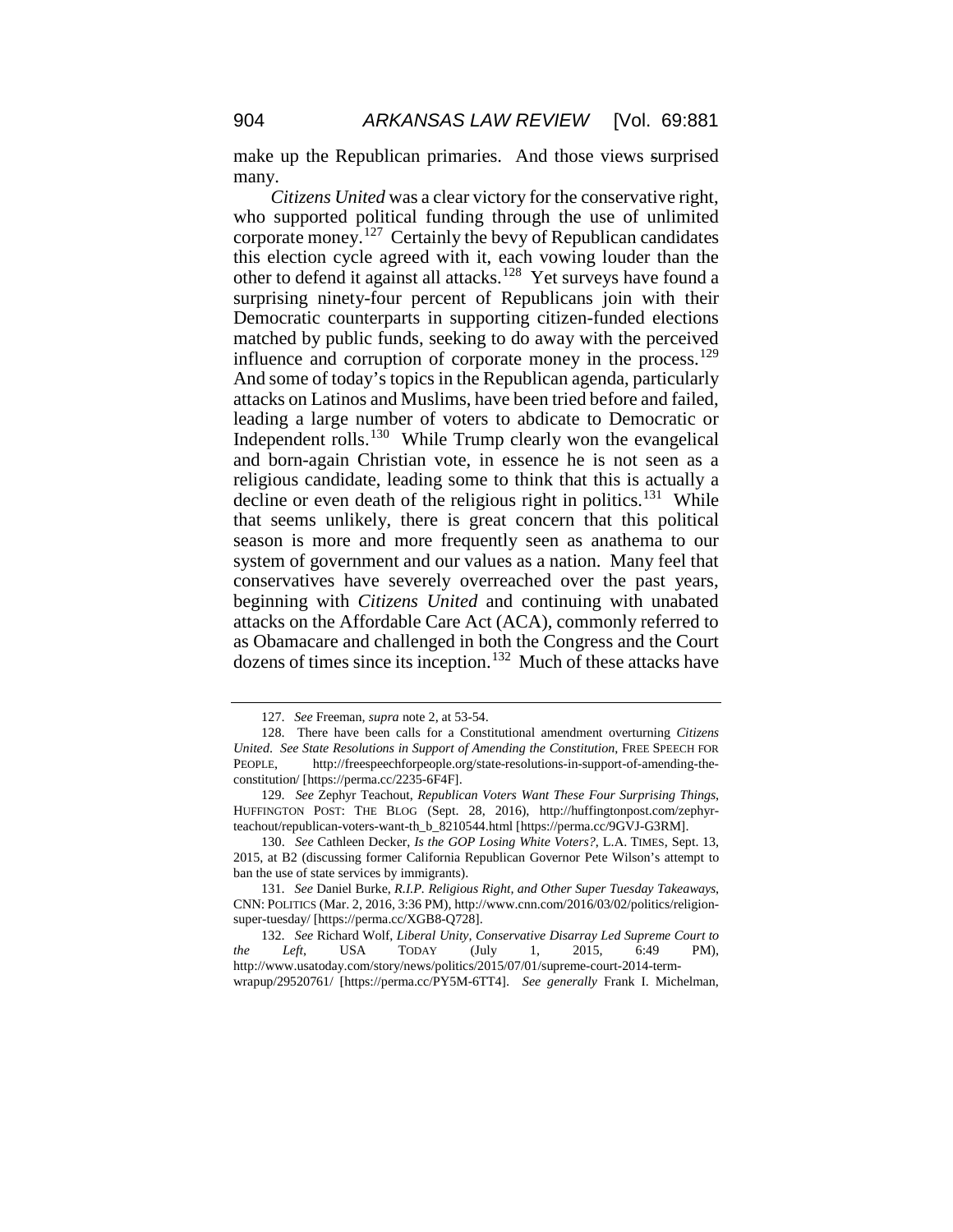resulted in what is seen not as a philosophical change in direction by the Court but rather a repetitive, losing gamble by the conservative members of the Court, lining up four stalwart votes and failing to close with a fifth.<sup>[133](#page-25-0)</sup> A number of times that fifth vote was Justice Kennedy, siding with what he saw as the new direction of society, particularly in cases involving healthcare and gay marriage.<sup>[134](#page-25-1)</sup>

Some of these changes may help explain why, after a number of years at the top of the political hierarchy, at least in terms of influence, the Tea Party has actually been suffering a fall in popularity.[135](#page-25-2) The problem for the Republican party in general is that having hung their hat, and candidacies, on the principles and money of the Tea Party, they find themselves reaping a reward they may no longer prize. Faced with a choice of conservative, more conservative, and ultra conservative, they had presumptively chosen a presidential candidate who some feared would not play out as well as hoped-for in the general public. While most Democrats were never likely to vote for Trump, the Republican choice was still founded on a belief that they could convince enough of them of the superiority of their platform. However, there may be some limits to today's extremism.

*Tushnet's Realism, Tushnet's Liberalism*, 90 GEO. L.J. 199 (2001) (discussing the perception of the court as a political force rather than a purely legal entity, especially after the controversial decision in Bush v. Gore, 531 U.S. 98 (2000)).

<span id="page-25-0"></span><sup>133.</sup> *See* David G. Savage, *Losing Justices Picked Wrong Fights*, L.A. TIMES, July 2, 2015, at A1; *see also* Mark Tushnet, *Accomodation of Religion Thirty Years On*, 38 HARV. J.L. & GENDER 1, 28 (2015).

<span id="page-25-1"></span><sup>134.</sup> *See* Savage, *supra* note 133, at A8. The election, however, led to the takeover of both House and Senate by the Republican Party, which celebrated by immediately voting to repeal the ACA. *See* Thomas Kaplan & Robert Pear, *Senate Takes Major Step Toward Repealing Health Care Law*, N.Y. TIMES (Jan. 12, 2017), https://www.nytimes.com/2017/01/12/us/politics/health-care-congress-vote-a-rama.html [https://perma.cc/3AGX-9ZHM]; Tom LoBianco, Deirdre Walsh & Tal Kopan, *House Takes First Step Towards Repealing Obamacare*, CNN: POLITICS (Jan. 13, 2017, 7:39 PM),

http://www.cnn.com/2017/01/13/politics/house-obamacare-repeal-vote/ [https://perma.cc/EYW8-2L3X]. The lack of a replacement, however, is already being felt by Republican members of Congress who are being questioned by their constituents as to what happens to their healthcare. *See* Sam Stein*, GOP Governors Privately Urging Congress to Reconsider Full Obamacare Repeal*, HUFFINGTON POST, (Jan. 15, 2017), http://www.huffingtonpost.com/entry/gop-governors-

obamacare\_us\_58792687e4b09281d0eab57d [https://perma.cc/DE26-D7GJ]. A number of Republican governors are urging Congress to rethink their vote to start the repeal process without a replacement. *Id.*

<span id="page-25-2"></span><sup>135.</sup> *See* Janie Velencia, *Tea Party Support Falls to a New Low*, HUFFINGTON POST (Oct. 26, 2015, 2:50 PM), http://www.huffingtonpost.com/entry/tea-part-supportfalls\_us\_562e5ee8e4b0c66bae58b80a [https://perma.cc/4XY2-NUTF].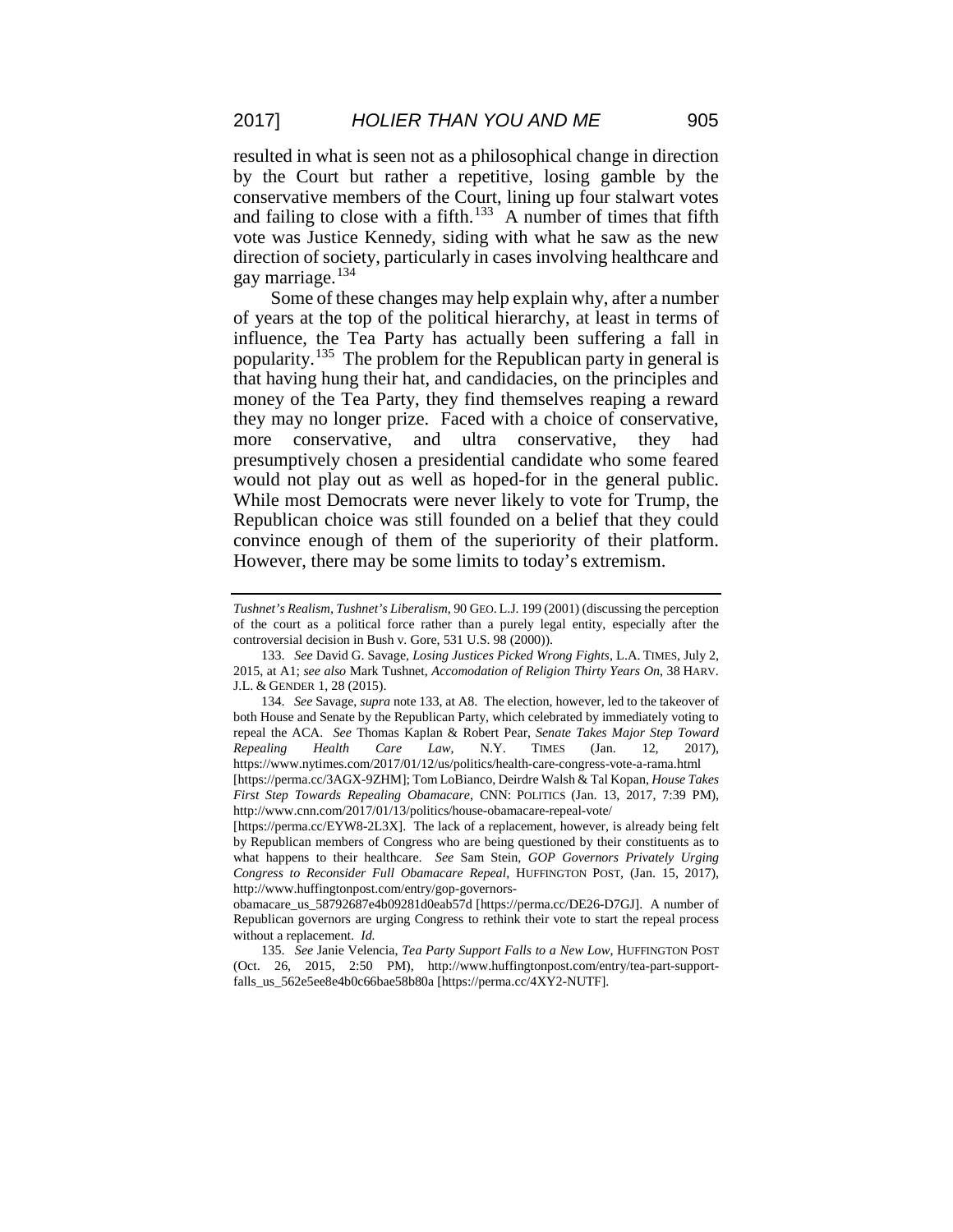When former Republican candidate Ben Carson openly opined that he would not support a Muslim for President, even other candidates and journalists spoke out about the openly racist statement as representative of their party.<sup>136</sup> Joe Scarborough, a former Republican congressman and popular journalist, implored the GOP to publicly disavow such statements, warning that failure to do so would lead to failure as a party.<sup>137</sup> Christian refugee groups soundly criticized a Republican bill to prioritize religious minorities applying for refugee status, with Christians being given higher standing.<sup>138</sup> There may be yet more ominous warnings to the ultra conservatives out there. A study by the Pew Research Center found that United States' Catholics had far more liberal views on traditional Church teachings than previously attributed to them.<sup>139</sup> On topics of particular interest to the Republican platform, most do not condemn the use of contraceptives nor oppose abortion per se.<sup>140</sup> Nearly half believe the Church should recognize gay marriage.<sup>[141](#page-26-5)</sup> While Catholics are theoretically not the evangelicals most of the Republican party has aimed for as its voting base, they are a large percentage of the Christian vote the party has courted.<sup>[142](#page-26-6)</sup> More importantly, their views may appear to be more in line with those of the opposing party overall.

Other studies have shown that public identity has shifted in terms of religion. At least a quarter of Floridians, for example, identify as not religiously affiliated, up from sixteen percent seven years before.<sup> $143$ </sup> Well over half of Floridians identify as

<span id="page-26-0"></span><sup>136.</sup> *See* Gabriel Arana, *Joe Scarborough Tells GOP to 'Have Balls' and Stand Up to Ben Carson*, HUFFINGTON POST (Sept. 22, 2015, 1:59 PM), http://www.huffingtonpost.com/entry/joe-scarborough-gop-ben-

<span id="page-26-1"></span>carson\_us\_560186dce4b00310edf8aef2 [https://perma.cc/38GR-HL9T] (citing statements by then fellow candidates Carly Fiorina, Jeb Bush, Ted Cruz and Lindsay Graham).

<sup>137.</sup> *See id.*

<sup>138.</sup> *See* Foley, *supra* note 72.

<span id="page-26-3"></span><span id="page-26-2"></span><sup>139.</sup> Michael Lipka, *Key Findings About American Catholics*, PEW RES. CTR. (Sept. 2, 2015), http://www.pewresearch.org/fact-tank/2015/09/02/key-findings-about-americancatholics/ [https://perma.cc/3UTP-523V].

<span id="page-26-4"></span><sup>140.</sup> *See id.*; *see also* Greg Toppe, *Like Pope Francis, Many USA Catholics' Beliefs Surprising,* USA TODAY (Sept. 2, 2015, 12:20 PM), http://www.usatoday.com/story/news/2015/09/02/catholic-believes-survey/71535950/ [https://perma.cc/5KLW-LY2E].

<sup>141.</sup> *See* Toppe, *supra* note 140*.*

<sup>142.</sup> PEW RES. CTR., AMERICA'S CHANGING RELIGIOUS LANDSCAPE 4 (2015).

<span id="page-26-7"></span><span id="page-26-6"></span><span id="page-26-5"></span><sup>143.</sup> *See* Bethany Rodgers, *Report: A Quarter of Florida Adults Now Claim No Religious Affiliation*, ORLANDO SENTINEL (Nov. 4, 2015, 4:22 PM),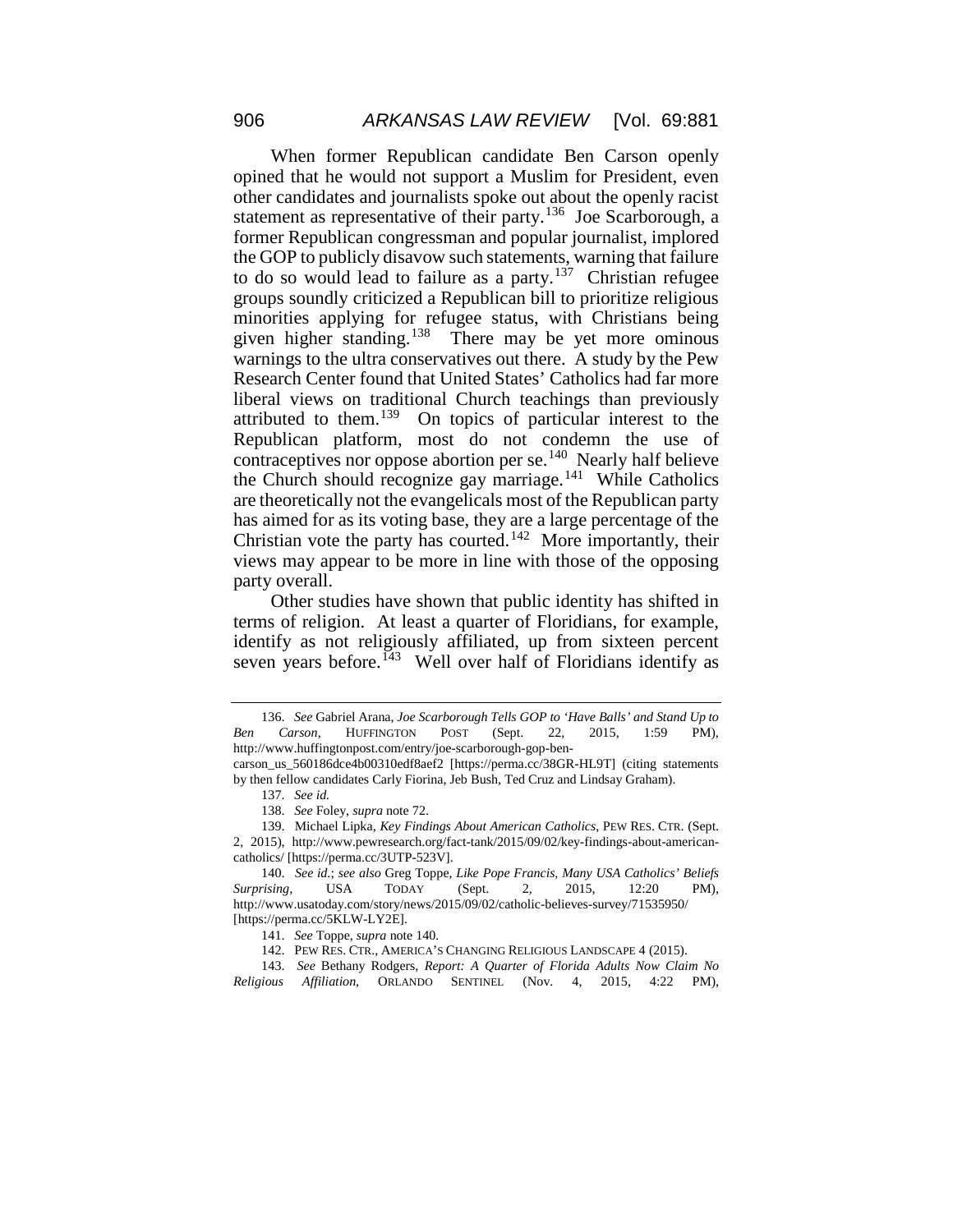accepting homosexuality and by a smaller number, but still a majority, gay marriage.<sup>[144](#page-27-0)</sup> Florida, of course, is a traditional swing state and one that has, in essence, decided the general election the last few cycles. Perhaps of even more concern to the GOP is that these statistics were not an anomaly but instead were consistent with the broader national findings. $145$ 

While concerns about race relations in general in the United States had been at a fairly consistent level for many years, studies have shown these concerns have spiked significantly in the past two years.<sup>[146](#page-27-2)</sup> Many say they have a far greater level of worry about race relations than previously, with such fears spanning virtually all races and political parties.<sup>147</sup> Tellingly, some of these newfound fears have coincided with Trump's comments dealing with race and policy proposals, as well as the fact of the open support he gets from white supremacist groups.<sup>[148](#page-27-4)</sup> The huge advances in voting rights, spurred by bi-racial voting coalitions and moderate governors and senators, even from the deep South, have largely disappeared in favor of ultra-conservative politicians supporting drastic changes to state voting rights, resulting in limitations of those rights.<sup>[149](#page-27-5)</sup> Such actions by conservative states and politicians are anathema to much of the voting public.

Journalists have decried the tone and message of the recent election cycle. While we as a nation focus on raising children to reject bullying and negativity, the President made a campaign of just those messages, publicly ranting against anyone who

http://www.orlandosentinel.com/features/religion/religion-world/os-report-quarter-offlorida-adults-now-claim-no-religious-affiliation-20151104-htmlstory.html [https://perma.cc/A59J-6URZ].

<sup>144.</sup> *See id.*

<span id="page-27-1"></span><span id="page-27-0"></span><sup>145.</sup> *See id.* There is, of course, the other side of the spectrum. Fundamentalist and/or evangelicals widely support the GOP platform, even when it puts them in opposition to the law and the majority view, as with gay marriage and LGBT rights. They will likely come out in large numbers for the Republican candidate, depending, of course, on what path the general election campaign takes in contrast to the primaries. *See* Thomas Lake, *Fear and Voting on the Christian Right*, CNN: POLITICS, http://www.cnn.com/interactive/2015/10/politics/fear-voting-christian-right/ [https://perma.cc/C2ZP-CR8K].

<sup>146.</sup> *See* Velencia, *supra* note 71.

<sup>147.</sup> *See id.*

<sup>148.</sup> *See id.*

<span id="page-27-5"></span><span id="page-27-4"></span><span id="page-27-3"></span><span id="page-27-2"></span><sup>149.</sup> *See* Robert Kuttner, *Racism Hidden in Plain View*, HUFFINGTON POST: THE BLOG (Oct. 26, 2015), http://huffingtonpost.com/robert-kuttner/racism-hidden-in-plainvi\_b\_8386536.html [https://perma.cc/6SP8-P53B] (citing in part a New York Times study of differences in treatment of whites and blacks).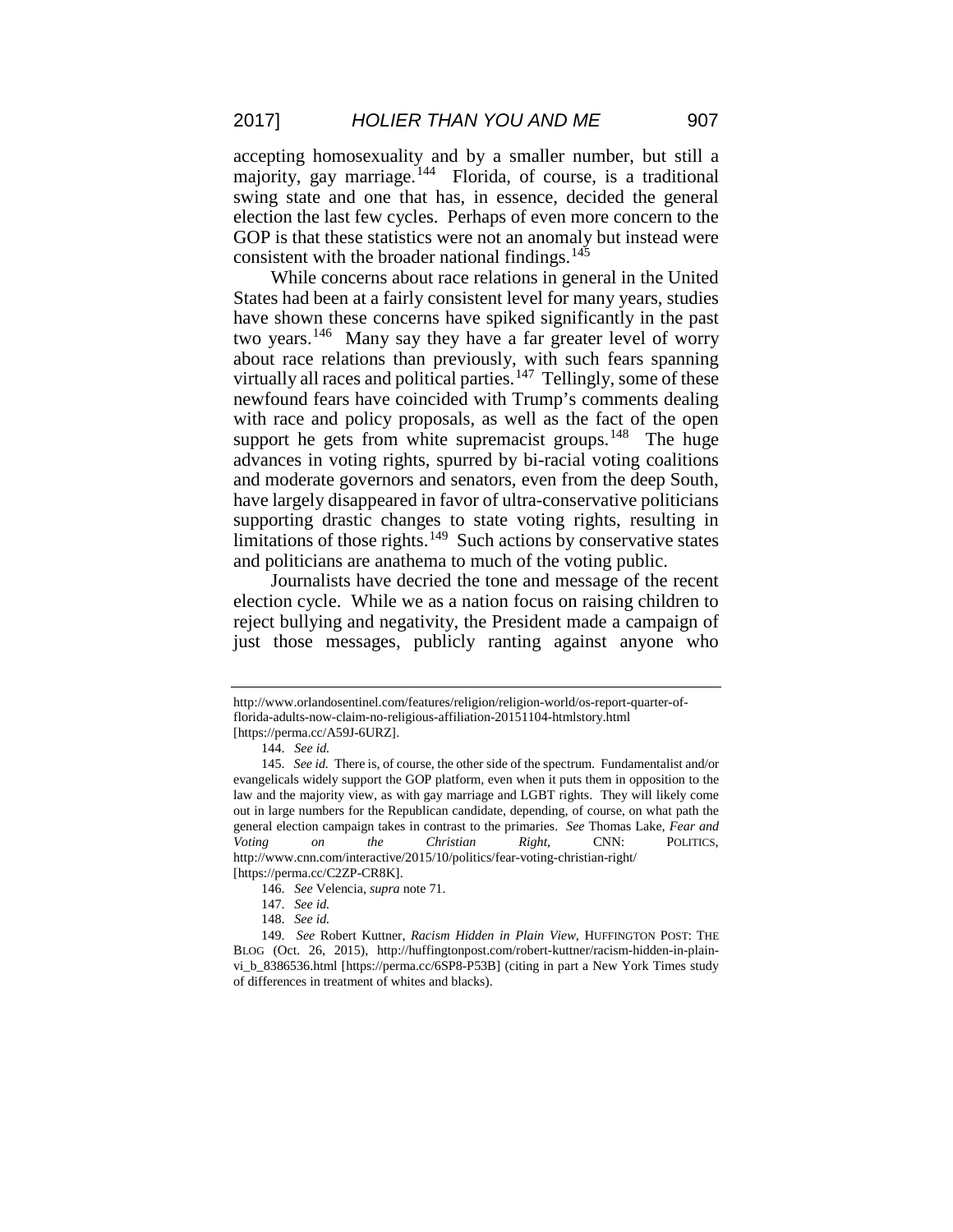disagreed with him, including the use of misogynistic terms for women and calling nearly everyone derisive names and belittling their character.[150](#page-28-0) Former treasury secretary Robert Reich refers to the Republican focus on private morality—abortion, gay marriage, contraception—while, he opines, the real concern is public morality and the acceptance of inequality.<sup>[151](#page-28-1)</sup>

It is significant that even when Trump was anointed the nominee, many in the Republican party and beyond tried to find ways to thwart his ascension including having a contested convention and/or running a third-party candidate.<sup>152</sup> Some of this was due to the sheer inability of the party itself to control the candidate, and probably more still to the fears of not just what he might have meant for the election, but what he might mean for the party and the nation going forward.

Perhaps no better concern for what, exactly, this candidate cycle and national election might mean is stated by one journalist's view that the Founding Fathers would have been well supportive of the idea of derailing the presumptive nominee. The Founders' use of the Electoral College rather than the direct vote showed, apparently, that they were more worried about the uncontrolled passions of the people, than they were by the idea of limiting the democratic process.<sup>[153](#page-28-3)</sup> "The figure whom the Founders most feared was the demagogue" who would and could provoke the negative passions of the people.[154](#page-28-4) Madison's Federalist No. 10 outlines the methodology to help the new country control such politicians. Enlarging the size of the nation would help "to refine and enlarge the public views" and make it

<span id="page-28-0"></span><sup>150.</sup> *See* Kristin Vanderhey Shaw, *Telling Our Kids Not to Be Bullies, When We're Surrounded by Them This Election Season*, WASH. POST (Mar. 11, 2016), https://www.washingtonpost.com/news/parenting/wp/2016/03/11/telling-our-kids-not-tobe-bullies-when-were-surrounded-by-them-this-election-season/ [https://perma.cc/UU6V-7C3S].

<span id="page-28-1"></span><sup>151.</sup> *See* Robert Reich, *A Crisis of Public Morality, Not Private Morality*, HUFFINGTON POST: THE BLOG (Sept. 8, 2015), http://www.huffingtonpost.com/robertreich/a-crisis-of-public-morali\_b\_8105366.html [https://perma.cc/FD2X-9EQU] (while focusing on mainly economic issues, the author's words ring true for the searing attempts at separating us as a people this election season).

<sup>152.</sup> *See* Detrow, *supra* note 118.

<span id="page-28-4"></span><span id="page-28-3"></span><span id="page-28-2"></span><sup>153.</sup> *See* Andrew Trees, *The Founders Would Have Dumped Trump: Column*, USA TODAY (Mar. 31, 2016, 2:46 PM), http://www.usatoday.com/story/opinion/2016/03/30/founding-fathers-would-have-dumpedtrump-column/82388240 [https://perma.cc/VZ8S-NBKZ].

<sup>154.</sup> *See id.*